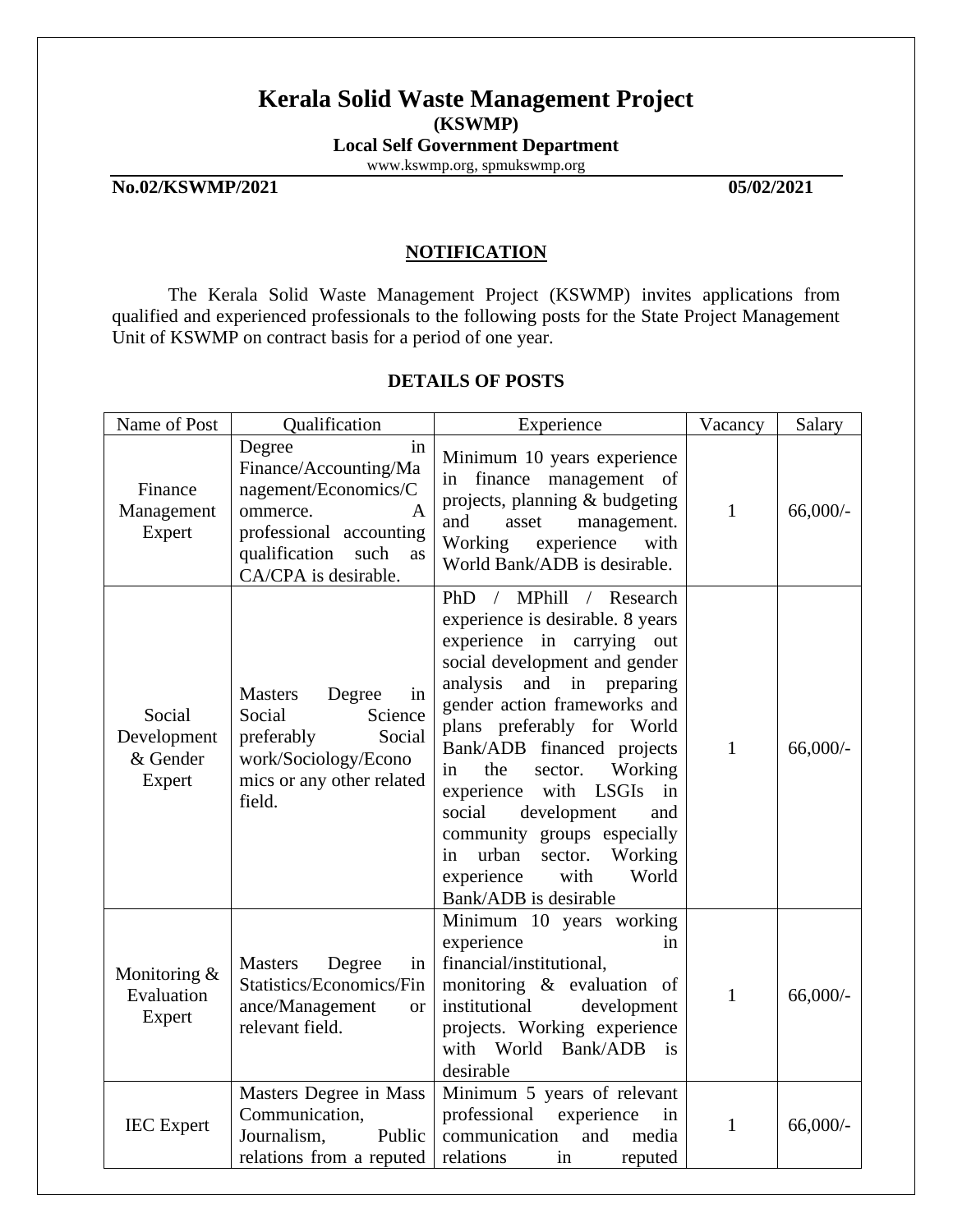|                                                   | University.                                                                                                                        | Government or Private either<br>National<br>International.<br><sub>or</sub><br>Working experience<br>with<br>World Bank/ADB is desirable                              |   |            |
|---------------------------------------------------|------------------------------------------------------------------------------------------------------------------------------------|-----------------------------------------------------------------------------------------------------------------------------------------------------------------------|---|------------|
| Video<br>Graphics<br>Expert                       | Degree<br>Mass<br>in<br>Communication.                                                                                             | 3 years of working experience<br>in relevant field. Preference<br>will be given to those who<br>have made awareness based<br>posters and short<br>tutorial<br>videos. | 1 | $35,300/-$ |
| Finance<br>Assistant                              | Degree in Accounts or<br>relevant field.                                                                                           | Minimum 5 years working<br>experience with financial /<br>accounting<br>management.<br>Working experience<br>with<br>World Bank/ADB is desirable.                     | 1 | $33,000/-$ |
| Data Entry<br>Operator cum<br>Multitask<br>person | from<br>Degree<br>a<br>recognised University.<br>PGDCA/DCA,<br><b>Typewriting</b><br>English<br>(higher) and Malayalam<br>(lower). | 5 years of working experience<br>in relevant field.<br>Working<br>World<br>with<br>experience<br>Bank/ADB projects would be<br>an added advantage                     | 3 | $26,400/-$ |

Interested candidates (upper age limit for all posts except Data Entry Operator cum Multitask person is 60 years and 40 years for Data Entry Operator cum Multitask person as on 01.01.2021) may send application in the prescribed format available on the website [www.kswmp.org](http://www.kswmp.org/) with a detailed resume via email to spmukswmp@gmail.com on or before 20.02.2021 by 05:00 pm.

Detailed Terms of reference (ToR) for the posts are available on the website [www.kswmp.org.](http://www.kswmp.org/) Venue, date and time of interview will be intimated to all the eligible applicants through email.

#### **Note**

**Appointments to all the above posts will be purely on contract basis for a period of one year. Only post qualification, work experience of the candidates until 31.12.2020 will be considered. It shall be noted that admittance to various stage of the recruitment will be provisional only and will not confer any claim unless various other conditions of the selection process are satisfied. Candidates should fill all the columns in the application form.**

**Canvassing in any form will lead to disqualification. In the event of any information provided by the candidate being found false or incorrect at any stage, their candidature / appointment is liable to be cancelled / terminated without any notice. Candidates who erroneously claim qualification, experience etc are liable for disciplinary action. KSWMP reserved the right to fill or not to fill the post advertised.**

> **Sd/- Mir Mohammed Ali IAS Project Director**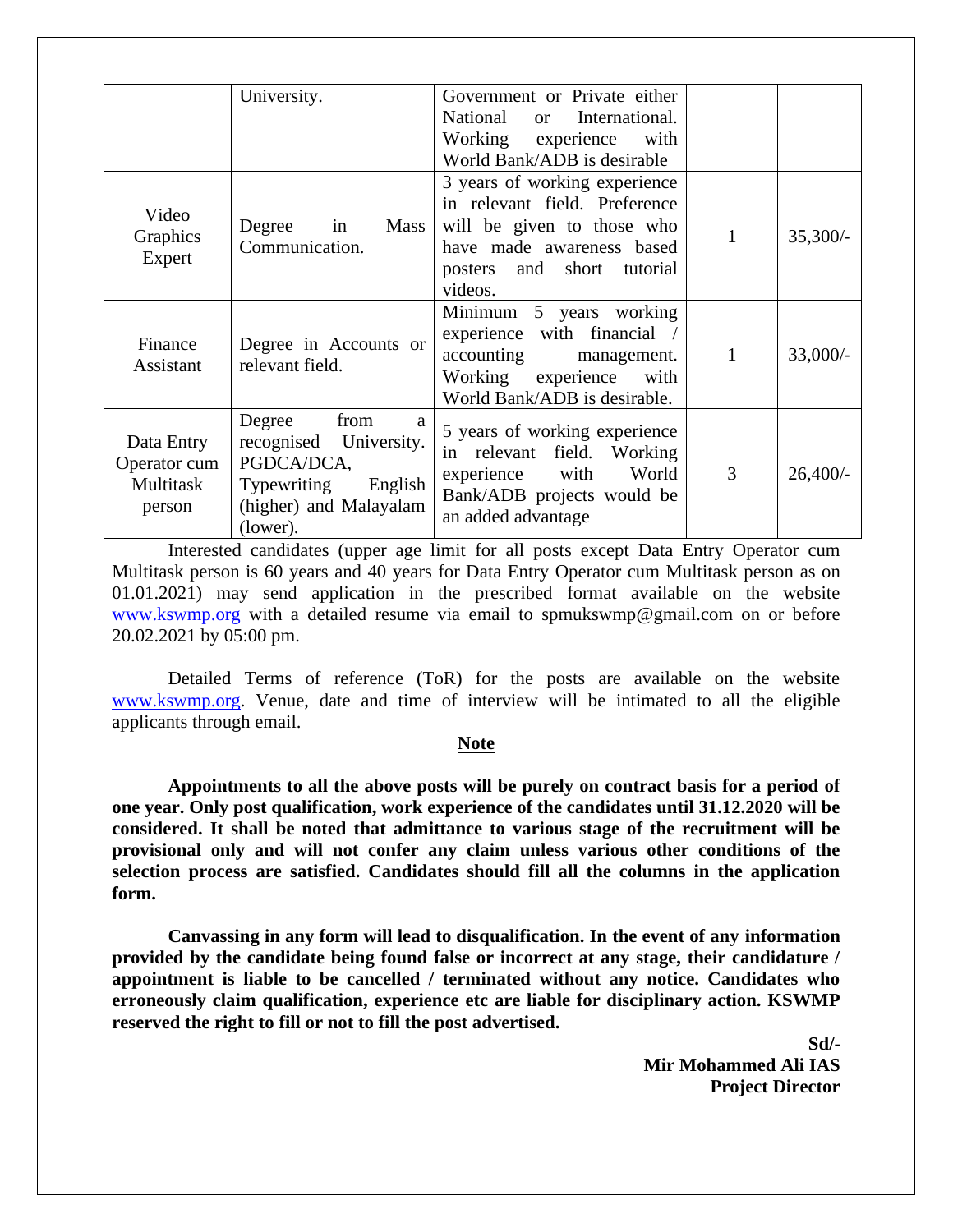# **KSWMP - Application Format**

| <b>Name</b>                                                                   |                                                   |                 |                               |  |  |  |
|-------------------------------------------------------------------------------|---------------------------------------------------|-----------------|-------------------------------|--|--|--|
| Address for Communication with pin code                                       |                                                   |                 |                               |  |  |  |
|                                                                               |                                                   |                 |                               |  |  |  |
|                                                                               |                                                   |                 |                               |  |  |  |
| Age & Date of Birth                                                           |                                                   |                 |                               |  |  |  |
| <b>Sex</b>                                                                    |                                                   |                 |                               |  |  |  |
| Aadhar No./Driving License No.                                                |                                                   |                 |                               |  |  |  |
|                                                                               |                                                   |                 |                               |  |  |  |
| E-mail                                                                        |                                                   |                 |                               |  |  |  |
| Phone                                                                         | Mobile No.                                        |                 | Land Line No.                 |  |  |  |
|                                                                               |                                                   |                 |                               |  |  |  |
| <b>Post Applied for</b>                                                       |                                                   |                 |                               |  |  |  |
|                                                                               | <b>Educational Qualification (Degree onwards)</b> |                 |                               |  |  |  |
| <b>Degree with Specialization</b>                                             | <b>Year of Passing</b>                            |                 | <b>Name of University</b>     |  |  |  |
|                                                                               |                                                   |                 |                               |  |  |  |
|                                                                               |                                                   |                 |                               |  |  |  |
|                                                                               |                                                   |                 |                               |  |  |  |
|                                                                               |                                                   |                 |                               |  |  |  |
|                                                                               | <b>Experience</b>                                 |                 |                               |  |  |  |
| Name of the Organization                                                      | <b>Position Held</b>                              | <b>Duration</b> | <b>Major Responsibilities</b> |  |  |  |
|                                                                               |                                                   |                 |                               |  |  |  |
|                                                                               |                                                   |                 |                               |  |  |  |
|                                                                               |                                                   |                 |                               |  |  |  |
|                                                                               |                                                   |                 |                               |  |  |  |
|                                                                               |                                                   |                 |                               |  |  |  |
|                                                                               |                                                   |                 |                               |  |  |  |
|                                                                               |                                                   |                 |                               |  |  |  |
|                                                                               |                                                   |                 |                               |  |  |  |
|                                                                               |                                                   |                 |                               |  |  |  |
|                                                                               |                                                   |                 |                               |  |  |  |
|                                                                               |                                                   |                 |                               |  |  |  |
|                                                                               |                                                   |                 |                               |  |  |  |
|                                                                               |                                                   |                 |                               |  |  |  |
|                                                                               | <b>Publications/Researches Undertaken</b>         |                 |                               |  |  |  |
|                                                                               |                                                   |                 |                               |  |  |  |
|                                                                               |                                                   |                 |                               |  |  |  |
| Summary of experience in relation to the post applied as per the notification |                                                   |                 |                               |  |  |  |
|                                                                               |                                                   |                 |                               |  |  |  |
|                                                                               |                                                   |                 |                               |  |  |  |
|                                                                               |                                                   |                 |                               |  |  |  |
|                                                                               |                                                   |                 |                               |  |  |  |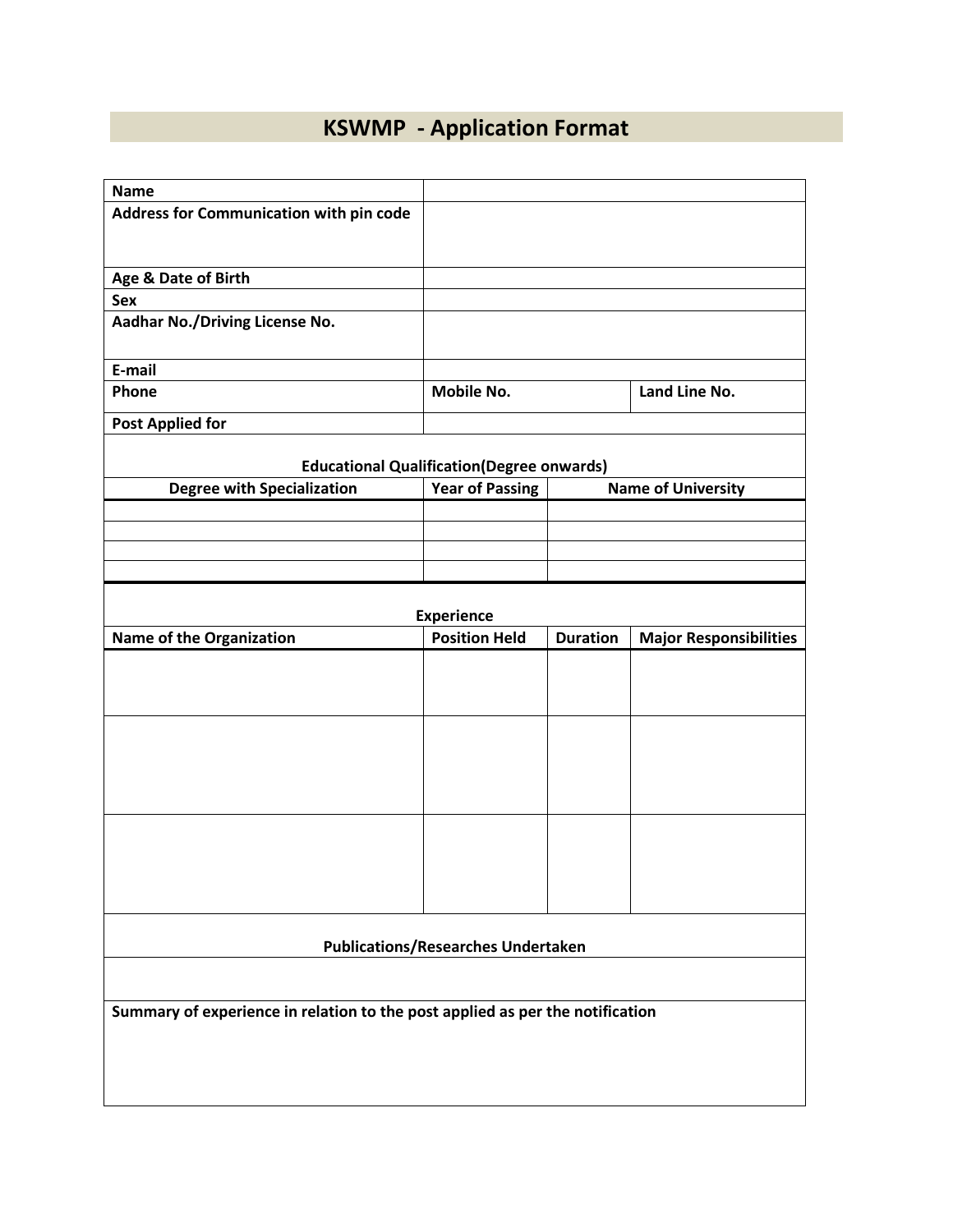| <b>Computer Proficiency</b> |  |
|-----------------------------|--|
|                             |  |
| Languages Known             |  |

This is to certify that the details given above are true to the best of my knowledge and belief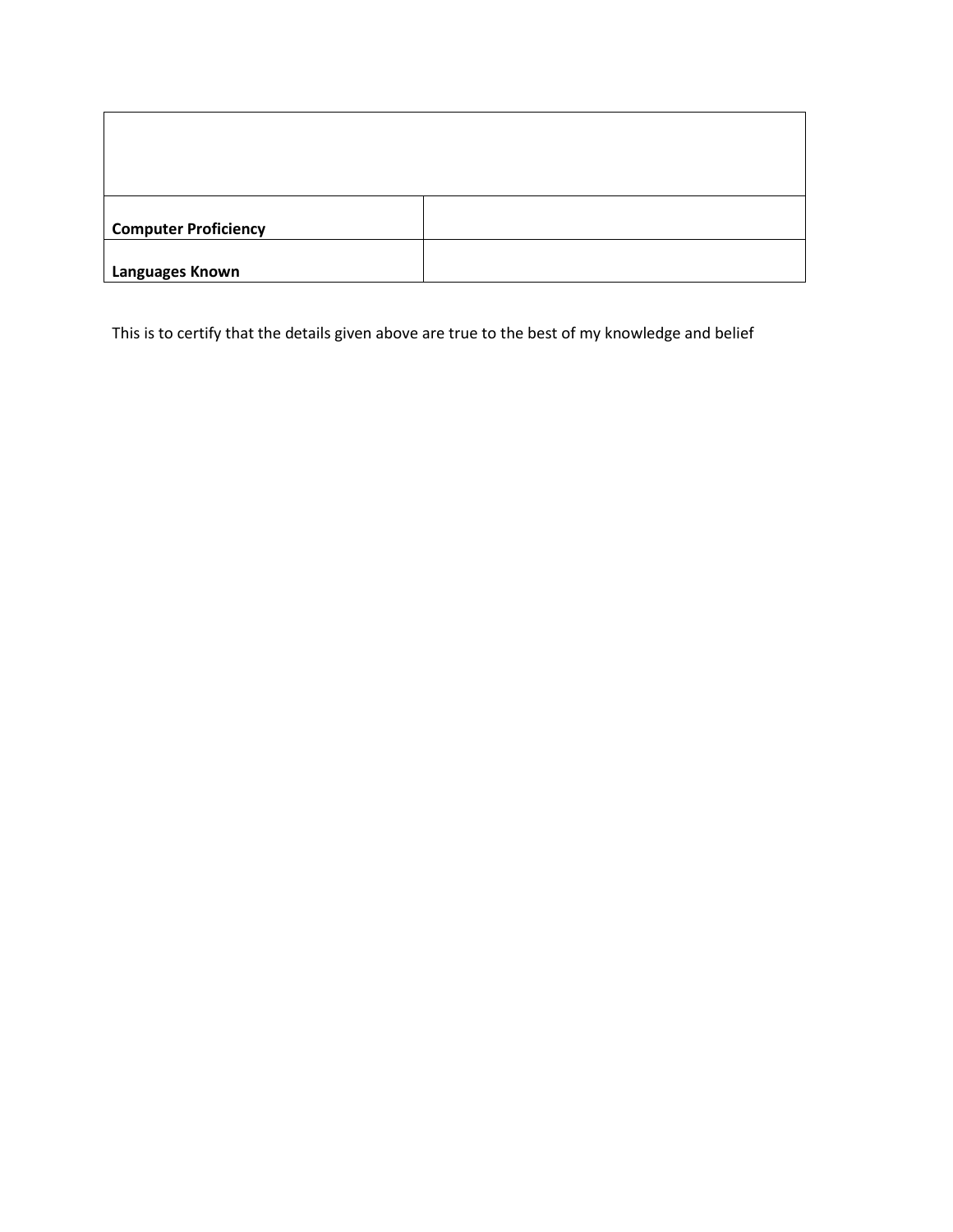

# **16 Kerala Urban Service Delivery Project Terms of Reference Finance Management Expert**

#### **Introduction**

The objective of this Project is to enhance and strengthen the institutional capacity of the urban local government system in Kerala to deliver services and perform governance functions in a more inclusive and efficient manner. The programme enables the LBs to catch up with the current urbanisation trend in the State by ensuring the urbanised areas and selected urbanising local governments have proper administrative and service delivery systems and procedures in place to function effectively.

With Kerala's rapid urbanization, ULBs have been facing challenges in terms of both governance and service delivery systems. The programme will address these shortcomings by undertaking enabling policy reforms as well as strengthening the organizational capacities of the ULBs to improve the delivery of key urban services. This programme will make a substantial impact on the systems and capacities of LBs which will be designed and implemented following a "narrow and deep approach"

#### **Activities of the Programme**

- 4 Providing performance-based grants to ULBs for capital investments in local infrastructure in a manner that incentivizes the strengthening of their institutional capacity.
- 4 Strengthening and expanding the capacity building program of ULBs including: formal trainings and mentoring.
- 4 KILA, the nodal agency for training and capacity building in the State will play a role in the capacity building activities of the project
- 4 Strengthening and expanding the monitoring, financial, and governance systems in the State.
- 4 Undertaking key urban reforms at both State and City levels through perfonnance based incentives for enabling an efficient and inclusive delivery of services in the ULBs.

The focus sectors of the Project will be urban sanitation including solid waste management, septage management/decentralized waste water management, toilet upgradation and last mile water supply services. The Project will focus on infrastructure, services and municipal systems for planning and execution to improve coverage and quality of urban sanitation services in selected LBs

The Project will have a multi-year investment planning and execution focusing on urban sanitation services/infrastructure focused reforms and institutional/policy milestone linked funding disbursement (based on independent verification.) It is also proposed to impart comprehensive technical assistance and capacity development

ij P a g e

KUSOP-ToR-Finance Management Expert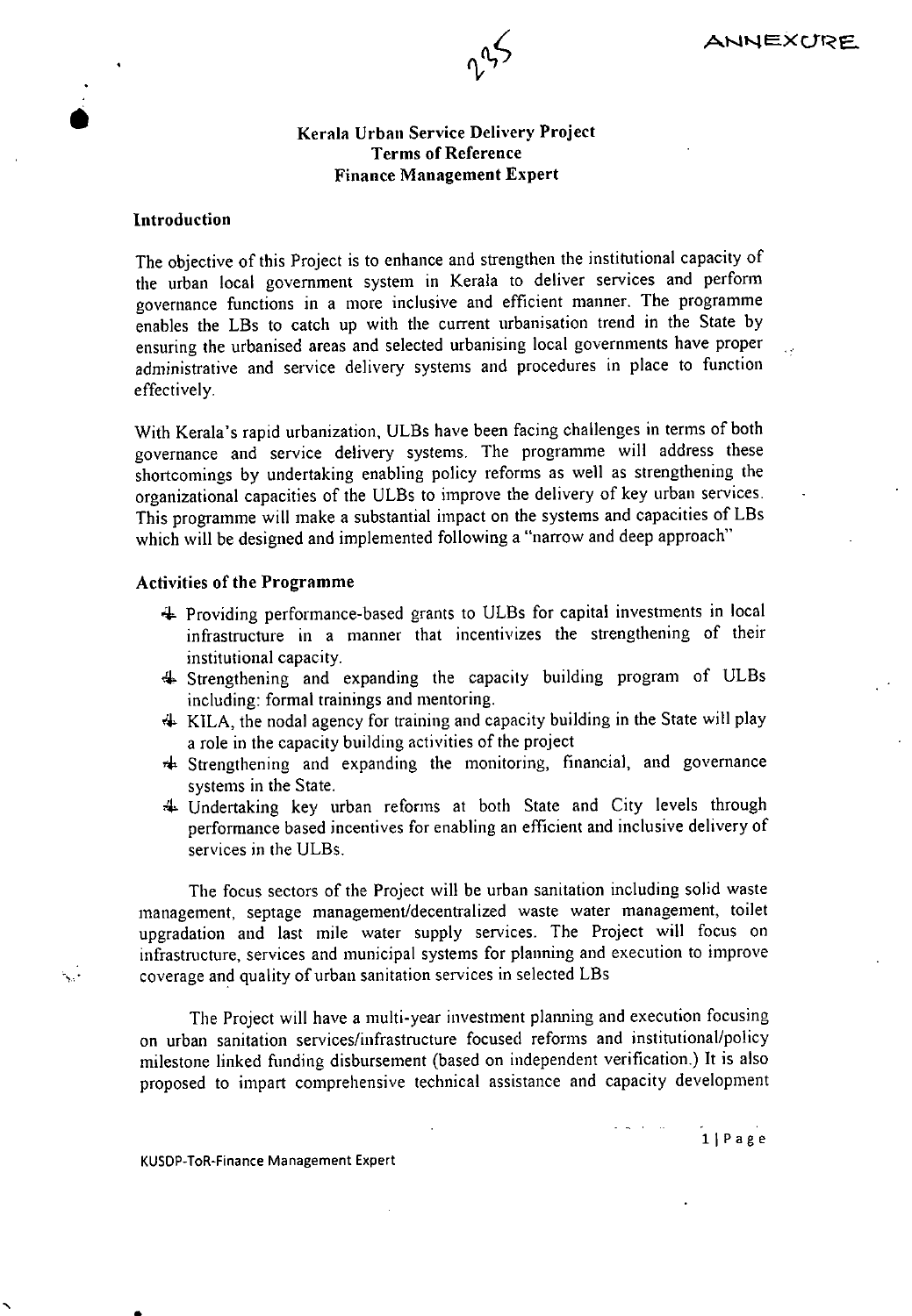support for long term sanitation investment planning, execution, community engagement, JEC and municipal systems strengthening.

#### **Geographical Coverage**

The Project will cover 84 municipalities (all ULBs excluding municipal corporations and Amrut Municipalities).

# **Objectives of engaging Finance Expert**

#### **Roles and Responsibilities**

The Finance Management Expert (FME) is responsible for establishing, maintaining and overlooking financial management arrangements & procedures, including accounting systems, internal controls including internal audit, planning, budgeting and financial reporting systems, flow of funds and external auditing. Subject to any specific directives given by the Project Cordinator/Project Director, the main duties and responsibilities of the FME willinclude

- $\checkmark$  Assist the PMU in establishing financial systems for planning, budgeting, implementation, management, and monitoring of all activities in the project with effective MIS, in close liaison with LSGD, Executing Agencies, Municipalities and World Bank.
- $\checkmark$  Assist in installing appropriate financial and management accounting systems and procedures as required to aid EAs in managing projects funds, maintaining accounts, and submitting financial reports on time;
- $\angle$  Assist in designing, developing, and installing a computerized accounting system or assisting in selection of the off-the-shelf accounting software for the PMU.
- $\sim$  Assist in refining/reviewing the financial management and accounting systems of Municipalities.
- $\angle$  Assist in refining/reviewing the financial management and accountingmanual developed in the project for PMU/Municipalities.
- $\checkmark$  Close follow up on the status of compliance by Municipalities on meeting any Minimum Mandatory Conditions (MMC) relevant for FM (eg timely audit of Municipalities & clean/qualified audit opinions etc) asrequired by the project to release block/performance grants. Suggest any enhancements to improve the process & compliance as required.
- $\checkmark$  Liase with Local Fund Auditor (LFA) to resolve any issues related to MMC concerning the Municipality audits.
- $\angle$  Assist in reviewing annual financial statements, performance reports, and audit reports of Municipalities and report to the Deputy Project Director / Project Director on the achievements, short comings and compliance with the eligibility criteria for Perfonnance Grants under the project.
- $\checkmark$  Facilitate the External Audit Process, submit annual financial statements and audit schedules to auditors on time and submit annual external audit reports to the World Bank as per the financial covenants.

KUSOP-ToR-Finance Management Expert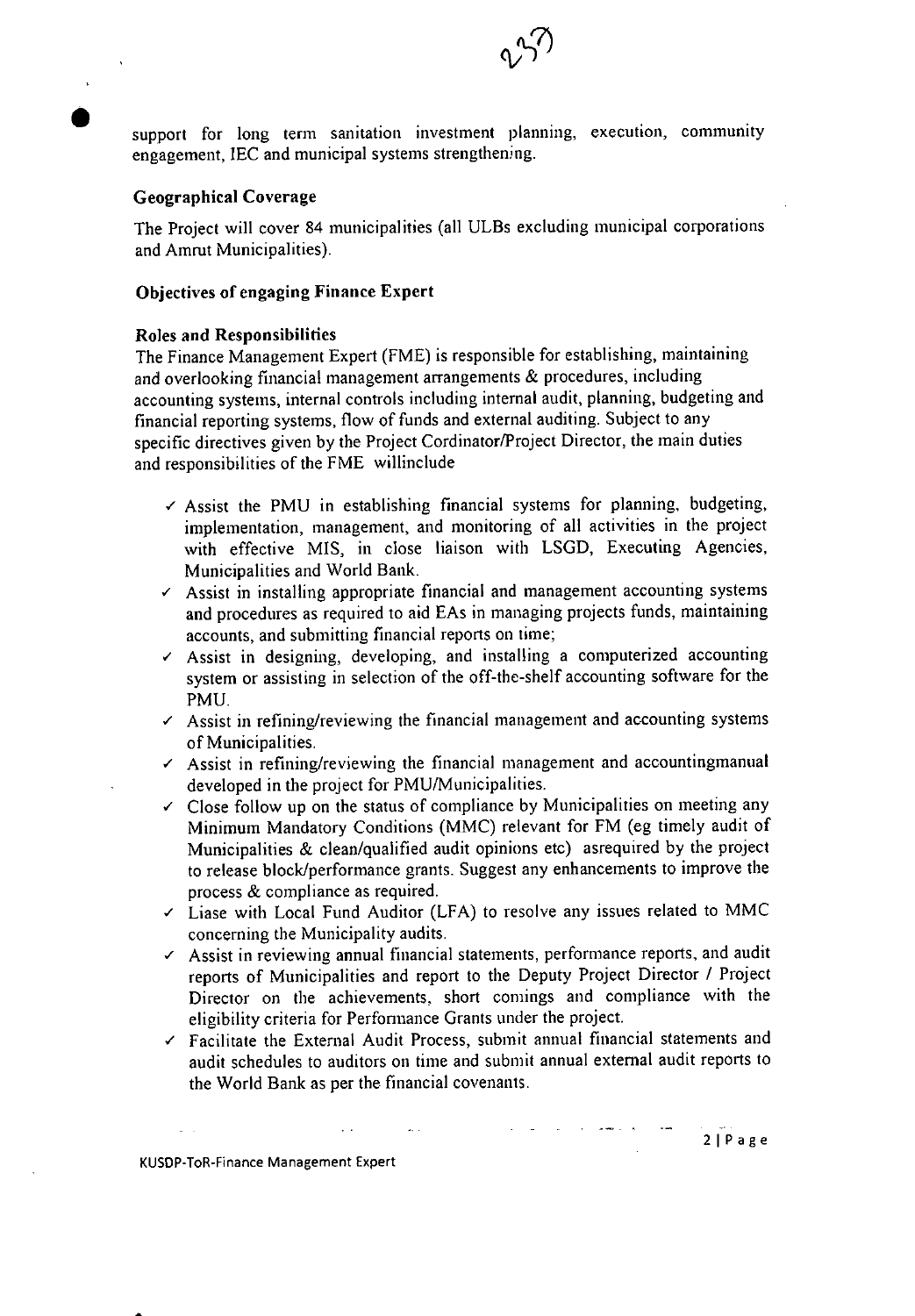

- $\checkmark$  Prepare a consolidated response to the World Bank on project audit qualifications/exceptions. Analyse audit observations and identify observations of repetitive nature. Address the root causes in consultation with government officers and auditors.
- */* Monitor & follow up on timely release of funds to the Municipalities & address any bottleneck if any.
- $\checkmark$  Monitor the progress of project FM indicators if any
- $\sim$  Assist the project director in reviewing and compilation of expenditure claims under the Project for submission for reimbursement/replenishment from the World Bank through the disbursement system.
- $\checkmark$  Prepare bi-annual/annual interim unaudited financial reports accompanied by financing request if any and associated documentation for replenishments from World Bank;
- $\checkmark$  Train and capacitate the accounts staff of Executing Agencies in maintenance of separate books of accounts for the project and related documentation;
- $\checkmark$  Facilitate any training/capacity building/knowledge sharing initiatives as required for FM for the Municipalities& act as a resource person if required
- */* Carryout random audits of executing agencies/Municipalities to ensure compliance with agreed FM arrangements
- $\checkmark$  Undertake field visits and carryout random audits of utilization of Performance Grants by the Municipalities at the direction of the Project Director from time to time;
- $\angle$  Assist in adequately forecasting funding requirement, as per the norms for funding as well as prioritizing expenditure and work for efficient utilization of funds with appropriate reporting mechanism.
- $\sim$  Assist PMU to prepare and submit quarterly, half yearly, annual and mid term progress reports on time, and draft project completion reports
- $\checkmark$  Provide inputs in project management and or other advise as sought by the Deputy Project Director / Project Director.
- $\checkmark$  Arrange the conduct of internal audit, review of audit replies and finalisation of audit findings
- $\checkmark$  Ensure that all documents are kept in safe custody and are readily made available to the Accountant General, Kerala and World Bank Supervision Missions for scrutiny
- $\checkmark$  Facilitating the internal audit of project accounts by State Performance Audit **Officer**
- $\checkmark$  Taking prompt remedial action in respect to irregularities detected by the Auditors or World Bank
- */* Ensuring implementation and compliance with the provisions of the legal agreements between State Government and World Bank and with the Project Appraisal Document or relevant document
- $\checkmark$  Verify and recommend all payments (including pay, travel allowance, and reimbursement of medical, telephone claims etc) of all officers and staff of the PMU and PIUs
- $\sim$  Any other activities assigned as may be required by the project/assigned by the project director

-

**KUSOP-ToR-Finance Management Expert** 

**S**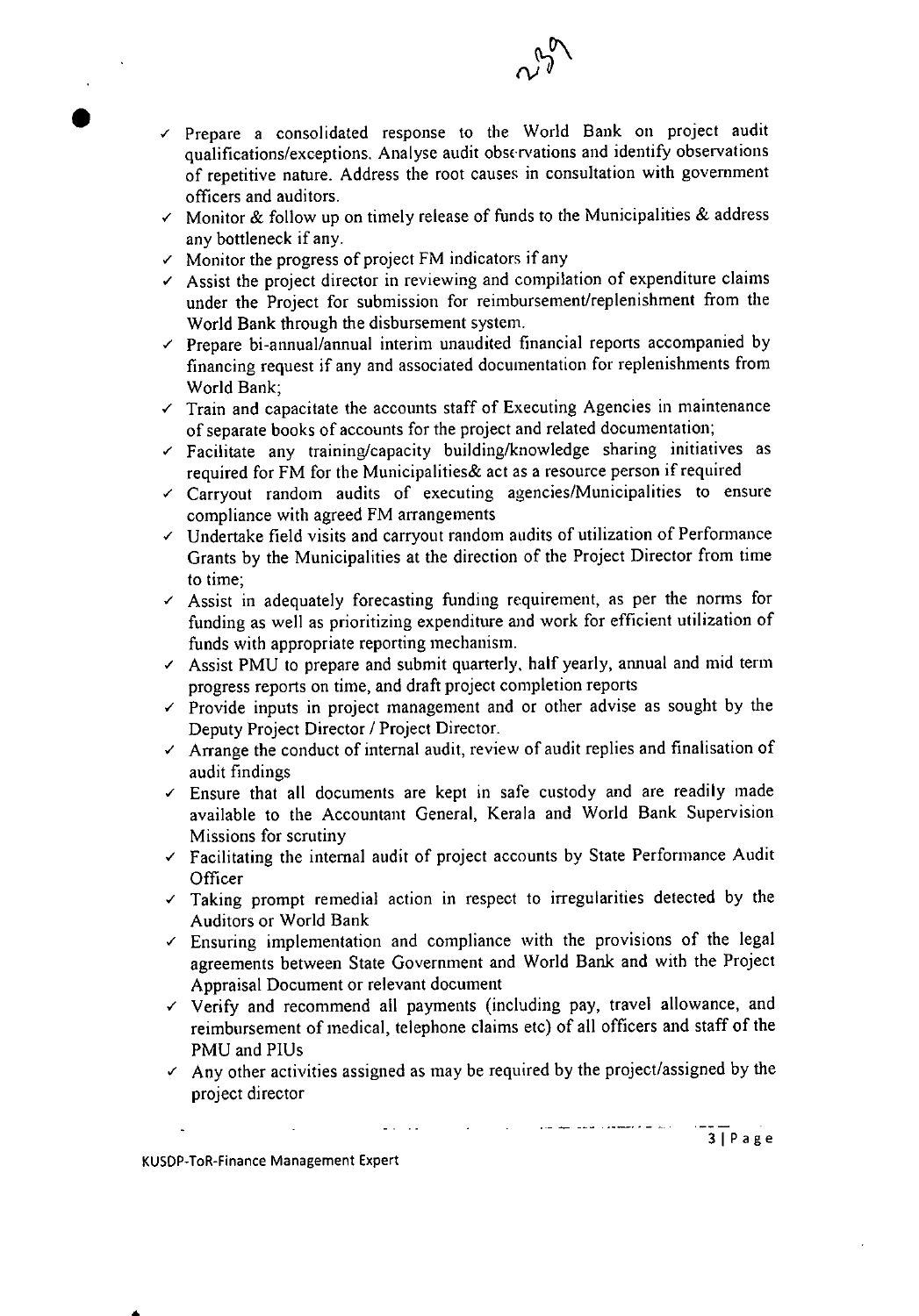# Duration of Project

5 years

 $\begin{pmatrix} 1 \\ 1 \\ 2 \end{pmatrix}$ 

# Qualification and Experience

A Degree in Finance/Accounting/Management/Economics/Commerce. A professional accounting qualification such as CA / CPA is desirable.

Minimum 10 years experience in financial management of projects, planning, budgeting and asset management.

Work experience with World Bank / ADB funded projects is desirable

# Professional Competencies

- Ability to speak, read and write in English, and produce project reports in English for regular and continuous presentation to World Bank staff.
- Ability to deliver technical services as required by the project and advice the Project Cordinator/Project Director
- Ability to interact with senior staff in the State of Kerals& it's relevant departments.
- Ability to plan and implement a program with complex and diverse activities
- Ability to promote stakeholders' participation and commitment for effective implementation to ensure long term sustainability of the project
- Ability to effectively organize and lead the work of a multi-disciplinary team
- Effectiveness in analyzing and resolving project implementation issues
- Familiarity with State Government procedures and regulations
- High level of computer literacy
- Strong communication, negotiating skills and good interpersonal relations

# Duty Headquarters

The duty headquarters of the Finance Management Expert will be at Project Management Unit, Thiruvananthapuram. The Expert will be required to travel frequently within and outside the State for project purposes.

#### Duration:

Appointment to the post will be on contract basis initially for a period of one year and likely to be extended based on the performance. Engagement of Finance Management Expert will be on full time basis.

.<br>والطبق على سيطرو يصور الإسلام والمتعاقل المناسبة المناسبة عن المناسبة المناسبة المناسبة والمناسبة المناسبة الم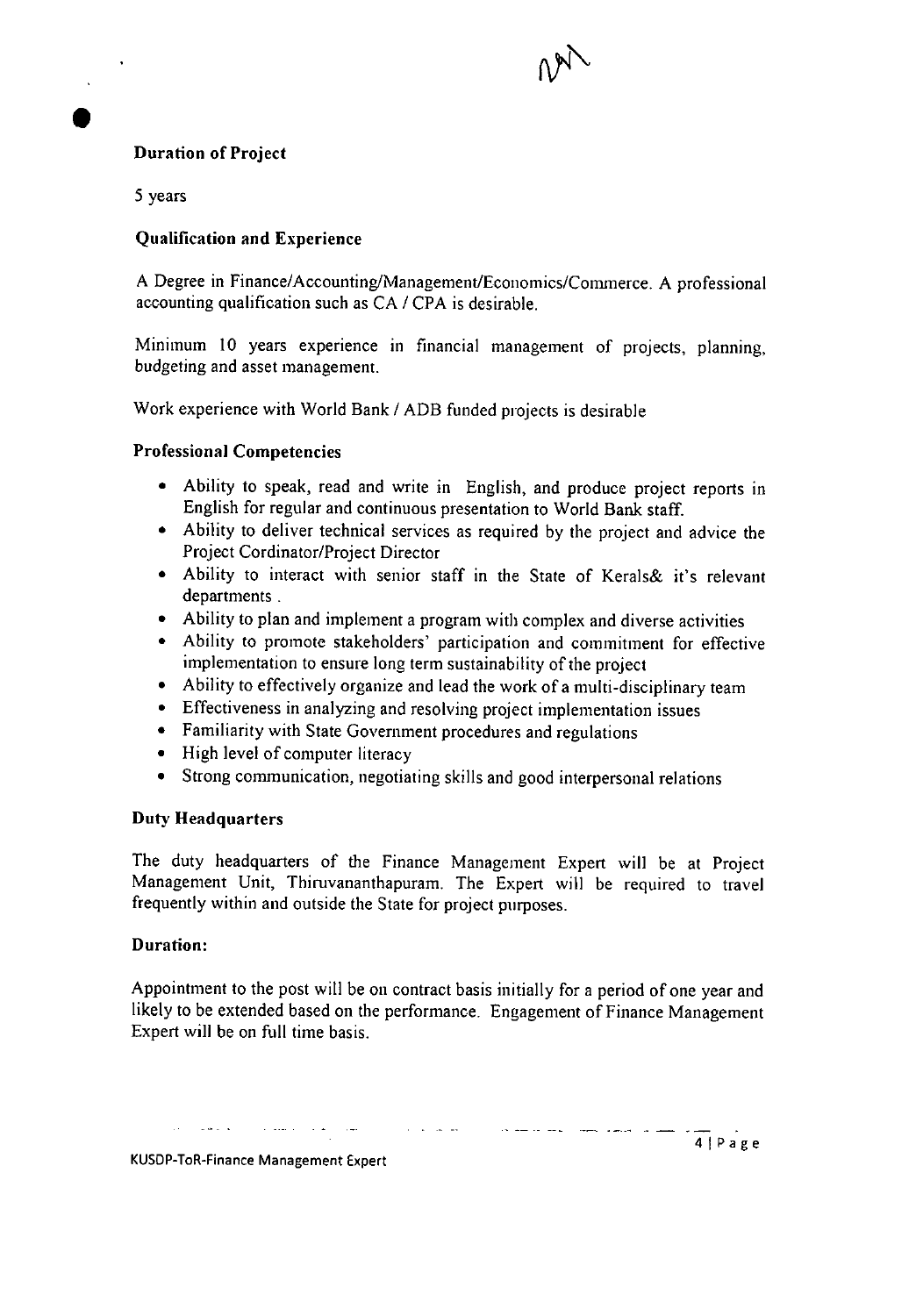

# I Reporting arrangements

The Finance Management Expert will report to the Deputy Project Director / Project Director KUSDP.

\*\*\*\*\*\*\*\*\*\*\*\*

KUSDP-ToR-Finance Management Expert

alaman a sh

 $\hat{\boldsymbol{\theta}}$ 

. . .

لمستنبذ

 $\bar{z}$ 

 $\ddot{\phantom{a}}$ 

l,

 $\ddot{\phantom{a}}$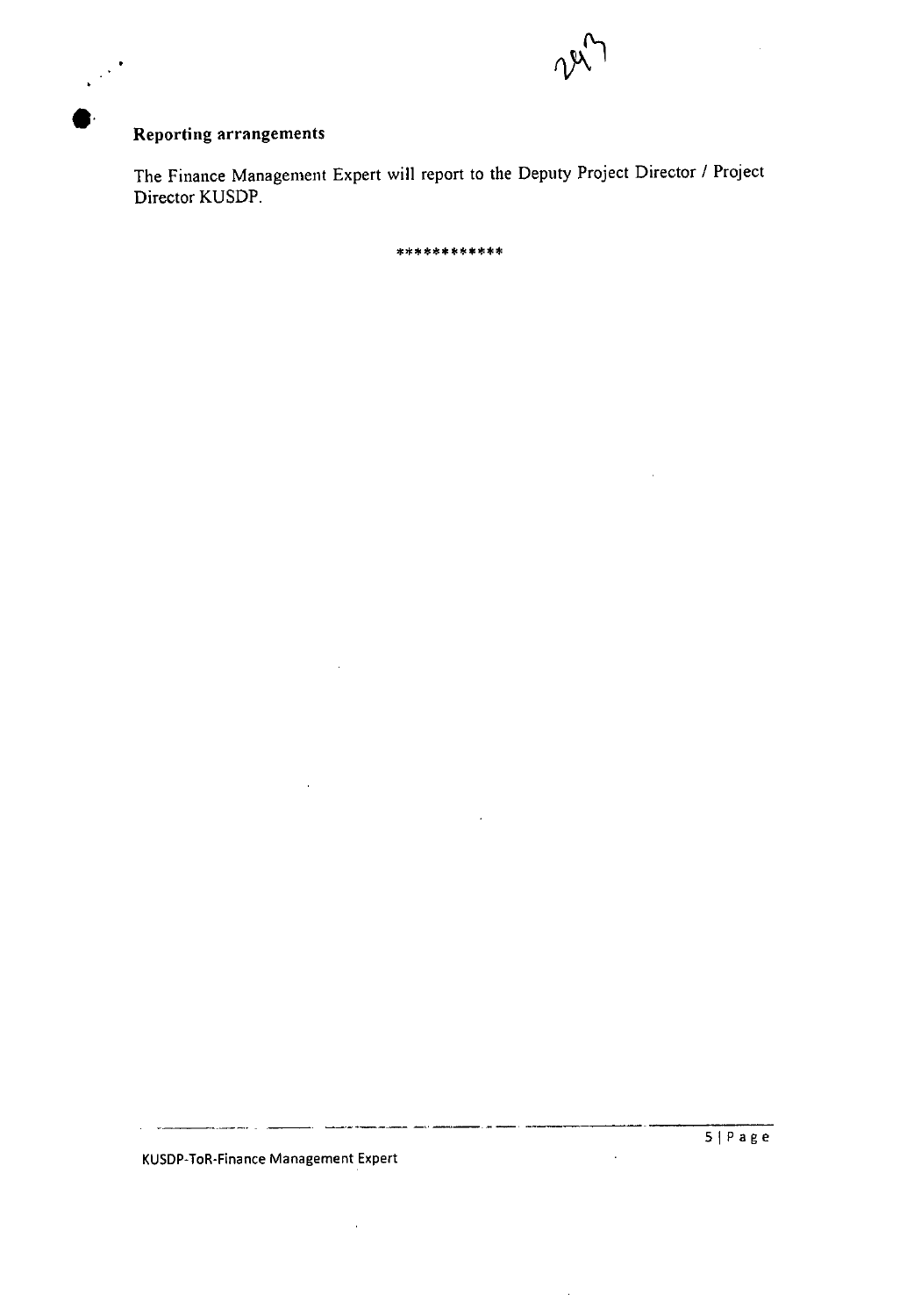

# **Kerala Urban Service Deli' ery Project Terms of Reference Social Development and Gender Expert**

#### **Introduction**

 $\bullet$ 

The objective of this Project is to enhance and strengthen the institutional capacity of the urban local government system in Kerala to deliver services and perform governance functions in a more inclusive and efficient manner. The programme enables the LBs to catch up with the current urbanisation trend in the State by ensuring the urbanised areas and selected urbanising local governments have proper administrative and service delivery systems and procedures in place to function effectively.

With Kerala's rapid urbanization, ULBs have been facing challenges in terms of both governance and service delivery systems. The programme will address these shortcomings by undertaking enabling policy reforms as well as strengthening the organizational capacities of the ULBs to improve the delivery of key urban services.This programme will make a substantial impact on the systems and capacities of LBs which will be designed and implemented following a "narrow and deep approach"

# **Activities of the Programme**

- 4 Providing performance-based grants to ULI is for capital investments in local infrastructure in a manner that incentivizes the strengthening of their institutional capacity.
- 4 Strengthening and expanding the capacity building program of ULBs including: formal trainings and mentoring.
- $\#$  KILA, the nodal agency for training and capacity building in the State will play a role in the capacity building activities of the project
- 4 Strengthening and expanding the monitoring, financial, and governance systems in the State.
- 4 Undertaking key urban reforms at both State and City levels through performance based incentives for enabling an efficient and inclusive delivery of services in the ULBs.

The focus sectors of the Project will be urban sanitation including solid waste management, septage management/decentralized waste water management, toilet upgradation and last mile water supply services. The Project will focus on infrastructure, services and municipal systems for planning and execution to improve coverage and quality of urban sanitation services in selected LBs

The Project will have a multi-year investment planning and execution focusing on urban sanitation services/infrastructure focused reforms and institutional/policy milestone

ii P a g e

KUSOP-ToR-Social Development & Gender Expert

4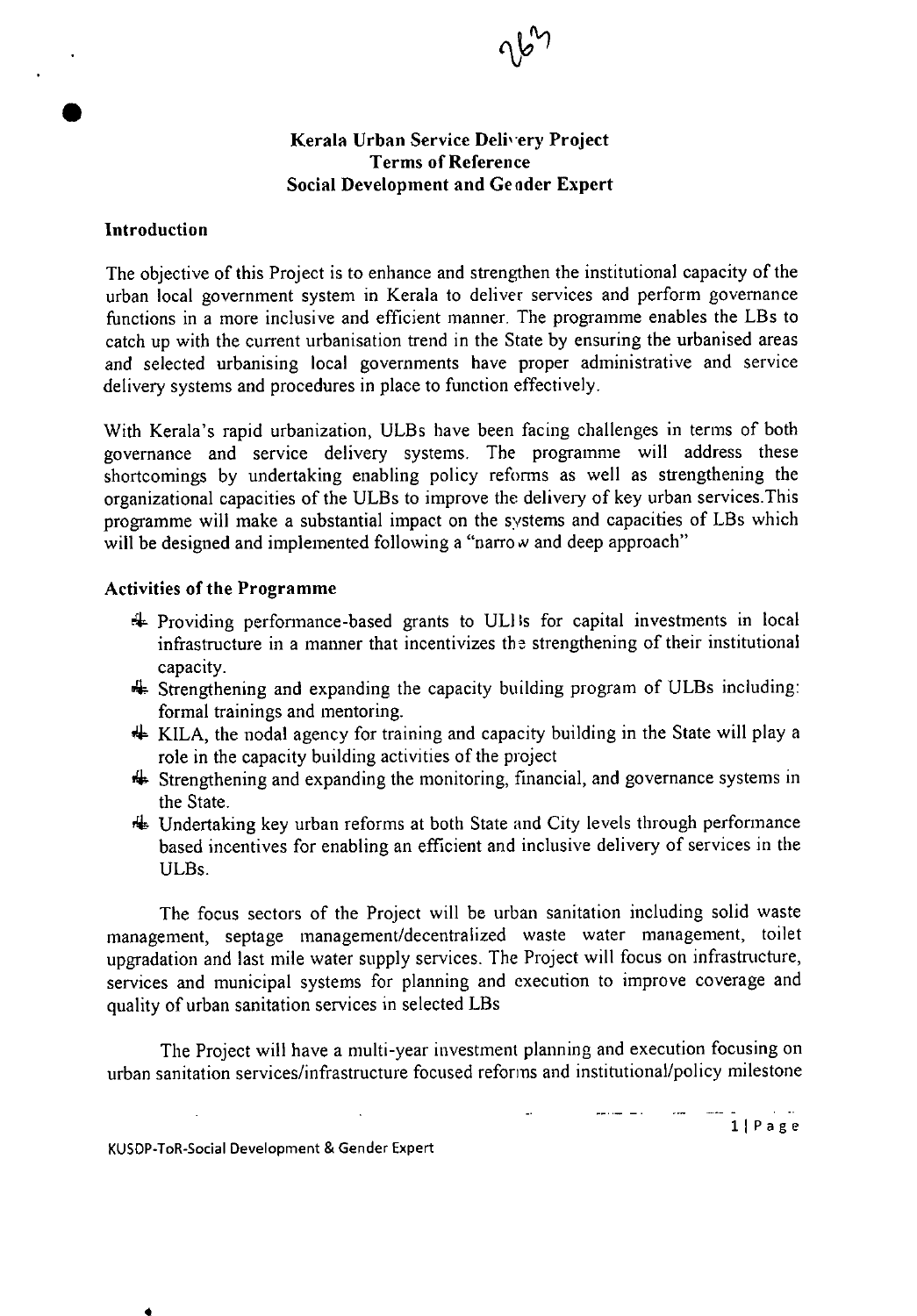

linked Finding disbursement (based on independent verification.) It is also proposed to impart comprehensive technical assistance and cap icity development support for long term sanitation investment planning, execution, community engagement, IEC and municipal systems strengthening.

Due to high concentration of vulnerable groups in certain Municipalities, World Bank's Operational Policy on Indigenous people will be applicable to the project. The project will require land for prioritized investments, accordingly the Operational Policy on Involuntary Resettlement will apply to the project as a whole. Other Bank's corporate requirements on Gender, Citizen Engagement and Grievance Management will essentially require analyses of the social issues to identify gaps and develop appropriate actions and corresponding monitoring indicators to monitor the outcomes. Essentially, the project will address state laws and World Bank's operational policy and corporate mandates that cover social inclusion, gender, participation, accountability, transparency, land requirement, labour management and impact of labour influx and gender-based violence.

# Geographical Coverage

The Project will cover 84 municipalities (all ULBs e cluding municipal corporations and Amrut Municipalities).

# **Objective**

**S** 

To ensure that the project intervention better social development and gender outcomes i.e. social inclusion (tribal, gender and other vulnerable), participation, transparency, accountability, effective and accessible grievance management, enhance safety and security of women, compliance with labour laws and labour influx.

Scope of work will cover 3 stages (1) preparation, (2) implementation and (3) monitoring through the project cycle. The details are as follows:

# *(7) Preparation*

- a. Coordinate the preparation of safeguard documents Resettlement Management Framework, Tribal Development framework to comply with state laws and Bank's Operational Policies on Indigenous People Development Plan and Involuntary Resettlement to enhance access to benefits and minimize and mitigate adverse impacts.
- Coordinate gender analysis for gender informed project design including identification of gaps and actions with monitoi ing indicators.
- Based on gender analysis, develop a detailed :)lan that identifies opportunities and entry points for mainstreaming gender into the project.
- e. Coordinate preparation of stakeholder engagement plan to develop citizen feedback mechanism including grievance management for the project.

KUSDP-ToR-Social Development & Gender Expert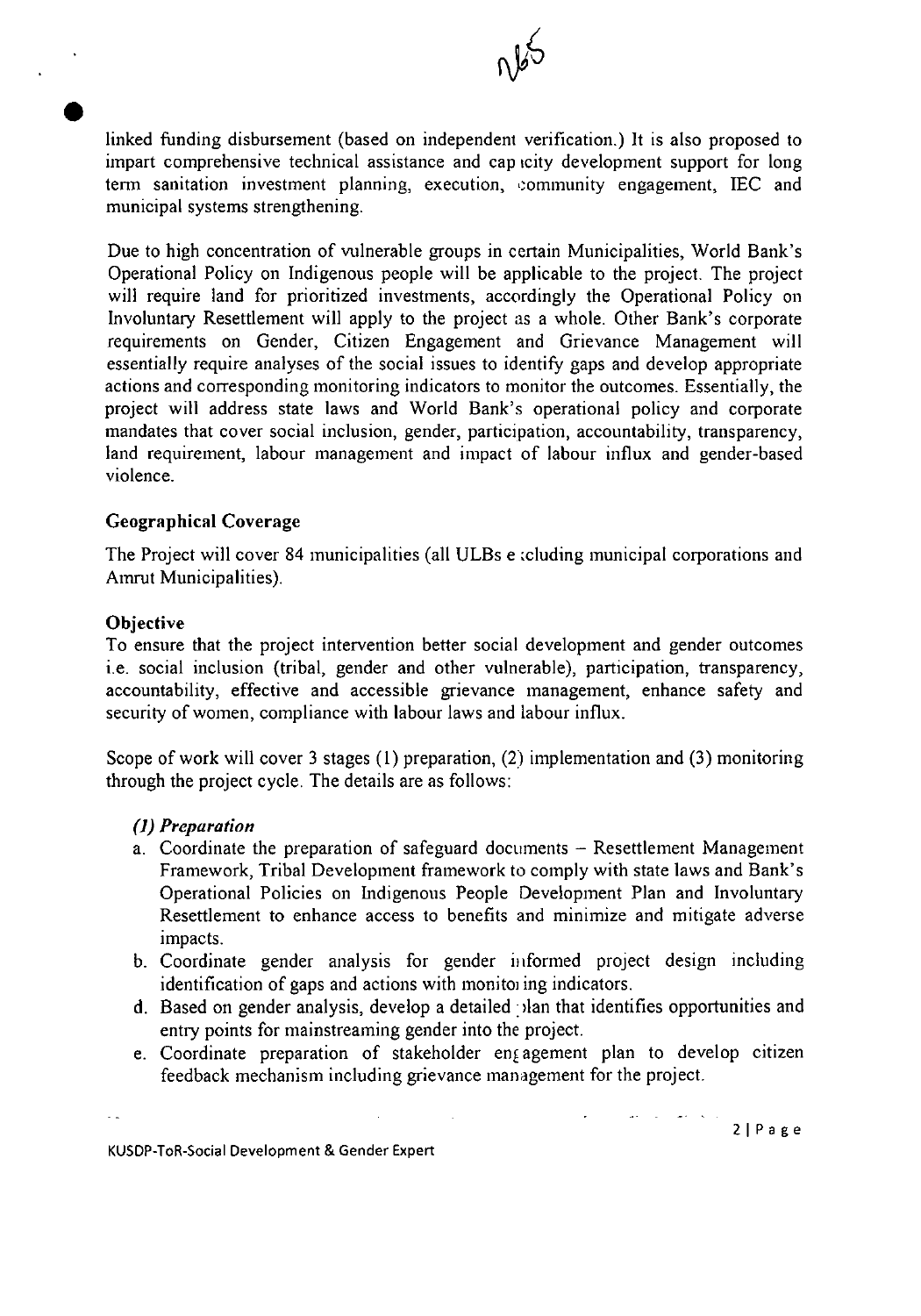f. Identify agencies, NGOs, community based organizations, and women's associations or groups to support project implcmentation.

 $\gamma_{\alpha}$ 

- Coordinate the detailed preparation of labour i iflux management action plans.
- Coordinate disclosure of safeguard document: both in local and English language prior to project appraisal.
- Provide inputs from the safeguard instruments and gender strategy for the Operational Manual.
- Ensure that the GRM system is set-up
- Mainstream training modules on gender, participation, systems on transparency, grievance management, social mobilisation and other social issues in the training plans and calendar.
- I. Ensure indicators to monitor social development outcomes are included in the M&E system.

# (2) Implementation.

- Develop quarterly plans to detail the activities to implement the action plans on social safeguard management and gender.
- Organise orientation and sensitization workshop for the implementing partners on the "process" of planning and implementing safeguard management plans. gender action plans, labour influx management plans and labour welfare laws.
- Support district teams to review all sub projects to ensure equal and equitable benefits to men and women and suggest moditications or new activities within the project (as needed) that could increase gender equity.
- d. Provide support to district teams on social and gender inclusive planning, implementing and monitoring of activities.
- Support district teams to review sub-projects to ensure compliance with safeguard documents.
- Ensure preparation of municipal level tribal action plans to comply with Tribal Development Framework.
- Organise quarterly workshops with support organisations and social specialists at district level to facilitate cross learning from sub-project planning for the first year of implementation and six monthly after the first year.
- h. Mainstream social development and gender issues in training materials, manuals, documentation of case studies
- Co-ordinate programmes that promote gender equality, address violence against women and advance rights of girls and women.
- Coordinate with the government departments, NOOs and other stakeholders to promote interventions to address gender based violence.
- Coordinate implementation of labour influx management plans and compliance with labour laws.
- I. Coordinate dissemination of information of the GRM system in the project area.

# 3. Monitoring and reporting.

S

a. Ensure data collection to track performance of each social development outcome.

**31 P a g e** 

**KUSDP-ToR-Social Development** & Gender Expert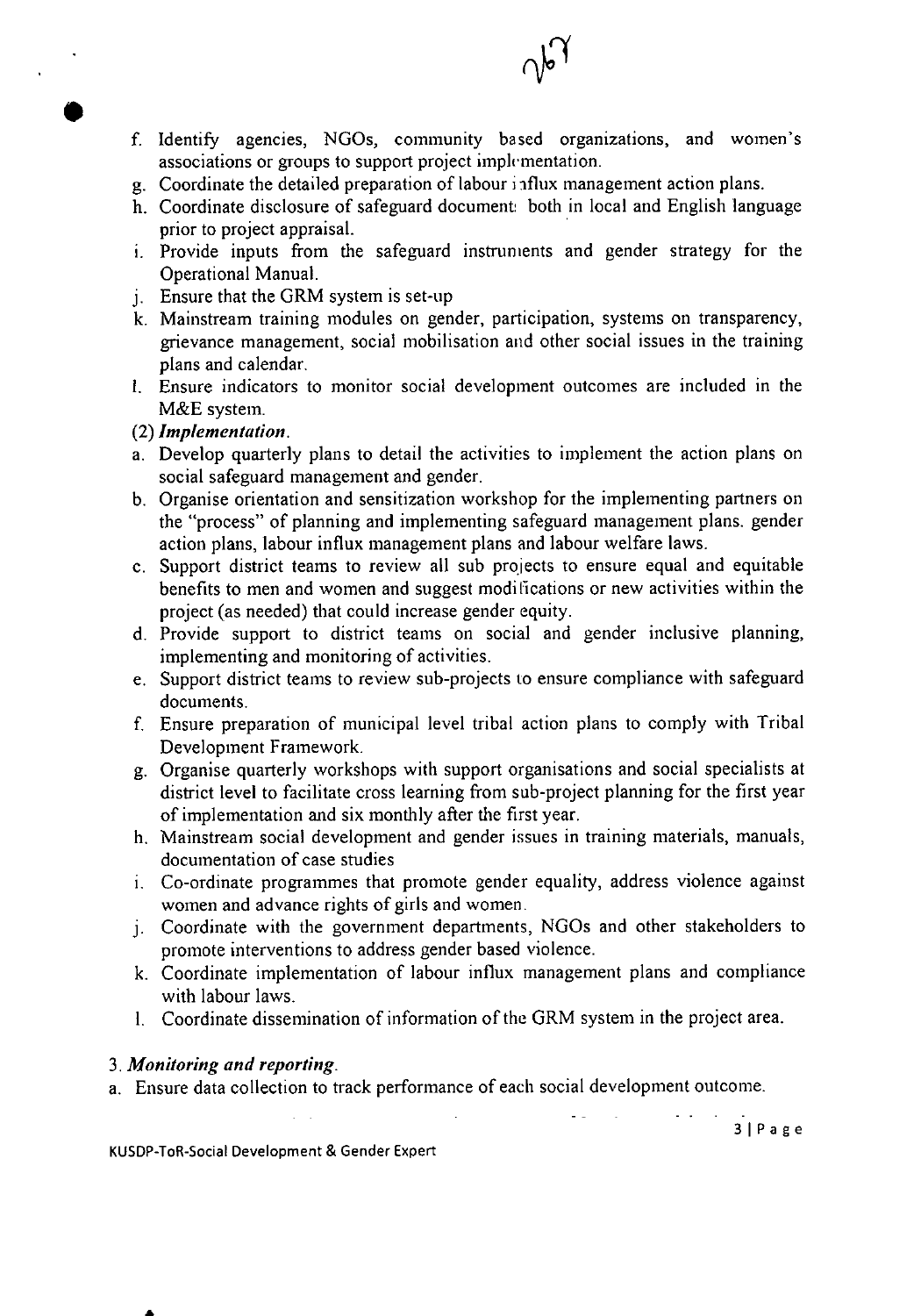- b. Ensure disaggregated (gender, social and economic profile) baseline data is collected and analysed at the planning stage.
- Coordinate studies for thematic analysis.
- Monthly progress report containing the list of activities planned for the reporting period, progress towards the target and result of targeted activities to achieve social development outcomes shall be furnished to DPD/PD on a monthly basis.
- Any other tasks assigned by the Deputy Project Director / Project Director from time to time.

# **Duration of Project**

8 years

# **Qualification**

Master's degree in Social Sciencespreferably Social Work / Sociology /Economics/ or any another related field. PhD/MPhill/Research experience is desirable.

# **Experience**

- **4** 8 years of experience in carrying out social d welopment and gender analysis and in preparing gender action frameworks and plans preferably for World Bank/ADB-financed projects in the sector.
- $\#$  A minimum of 8 years practical experience in the field of social development and gender equality.
- 4 Work experience with LSGIs in Social development and community groups especially in urban sector.
- 4 Ability to build and maintain effective working relationships with internal and external stake holders.
- 4 Ability to engage with community, LSGIs, target groups and Government.
- $\bigoplus$  Expertise to provide advice and engage with the community and LSGI in project related and social development initiatives.
- 4 Experience in developing and implementing policies, strategies and programs.
- 4 Ability to conduct workshops and presentations to community groups and forums to raise awareness about the Project and ensure community participation and support as and when needed.
- 4 Excellent IT / computer skills including MS Office (Word, Excel, Power point etc)

 $-$ <br>4 | P a g e

- $\triangleq$  Excellent written and oral communication skills in English& Malayalam.
- $\triangleq$  Ability to work efficiently and effectively in a multidisciplinary team.

 $\mathcal{L}(\mathcal{A},\mathcal{A})$  . The set of  $\mathcal{A}$ 

KUSDP-ToR.Social Development & Gender Expert

A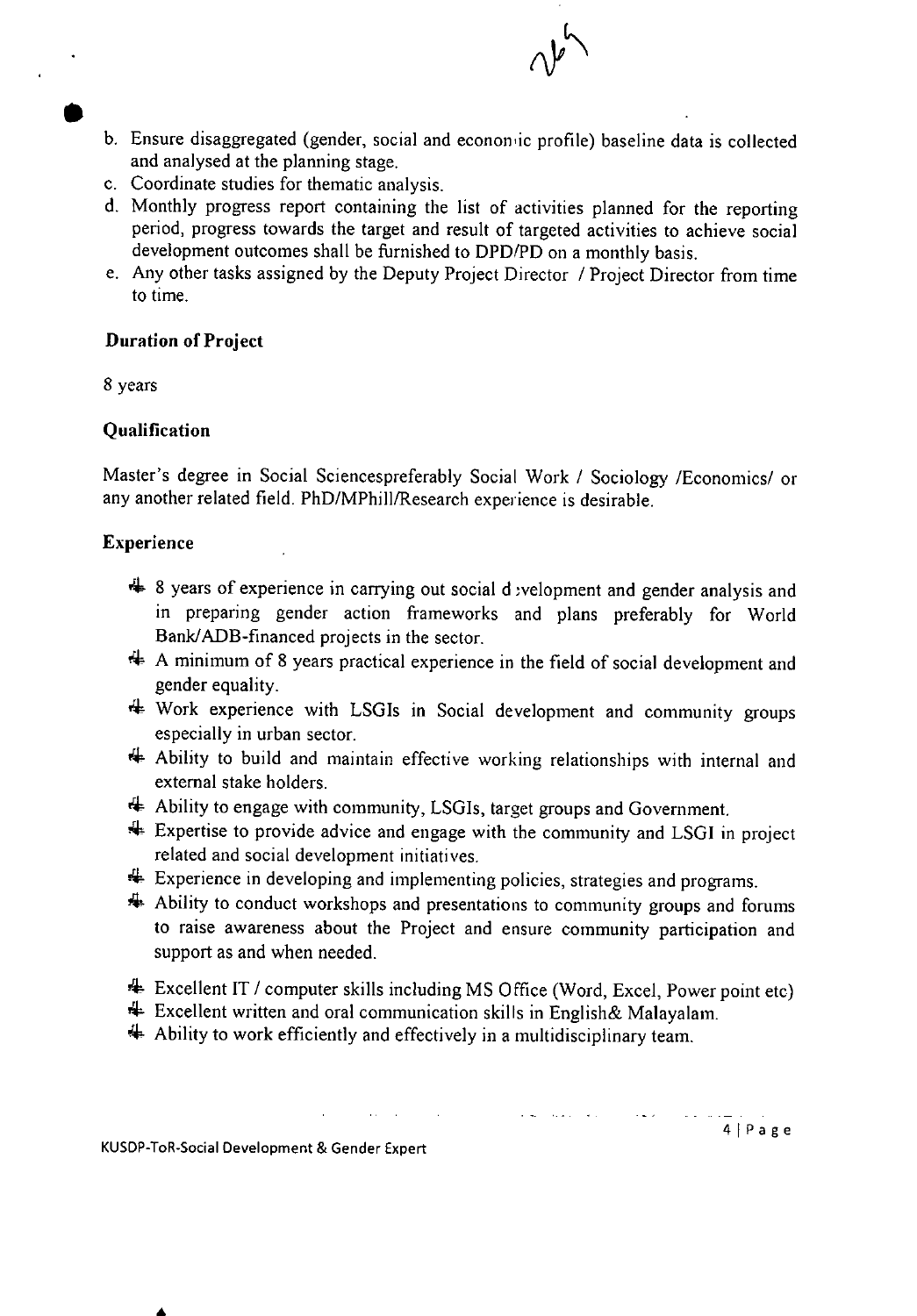

5 1 P **a g e** 

# **Duty Headquarters**

The duty headquarters of the Social development aid Gender Expert will be at Project Management Unit, Thiruvananthapuram. He / She will be required to travel frequently within and outside the State for project purposes.

# **Duration:**

 $\bullet$ 

Appointment to the post will be on contract basis initially for a period of one year and likely to be extended based on the performance. Engagement of Social Development and Gender Expert will be on full time basis.

# **Reporting arrangements**

The Social Development and Gender Expert will report to the Deputy Project Director / Project Director KUSDP.

المستحدث القائل

للتفاوي والمرابط المتعارف

**KUSDP-ToR-Social Development** & **Gender Expert** 

 $\overline{a}$   $\overline{a}$   $\overline{a}$ 

**Contractor**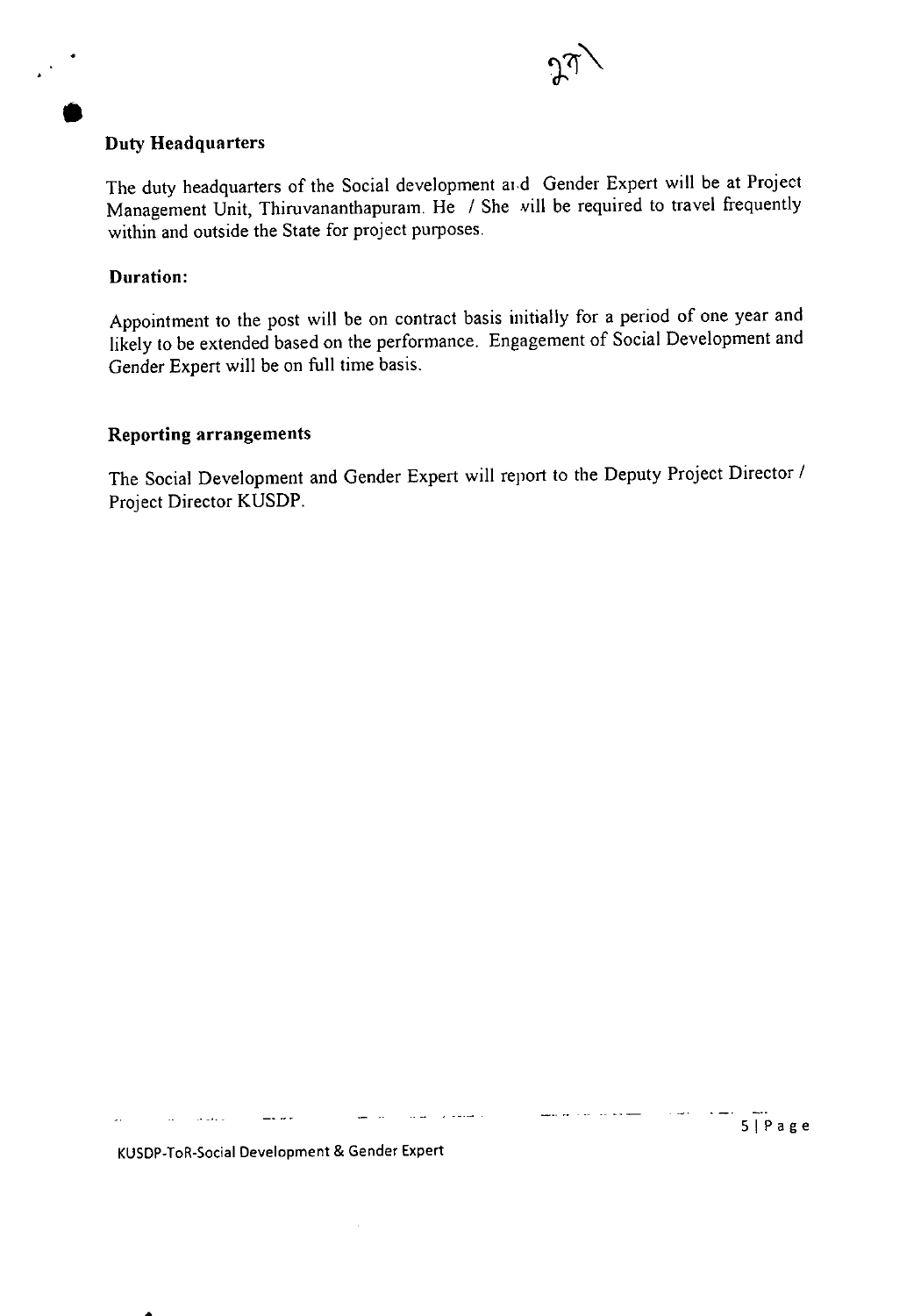

**Kerala Urban Service Delivery Project Terms of Reference** Monitoring & Evaluation **Expert** 

#### **Jntroductjon**

The objective of this Project is to enhance and strengthen the institutional capacity of the urban local government system in Kerala o deliver services and perform governance functions in a more inclusive and e'ficient manner. The programme enables the LBs to catch up with the current uibanisation trend in the State by ensuring the urbanised areas and selected urbanising local governments have proper administrative and service delivery systems and procedures in place to function effectively.

With Kerala's rapid urbanization, ULBs have been facing challenges in terms of both governance and service delivery systems. The programme will address these shortcomings by undertaking enabling policy reforms as well as strengthening the organizational capacities of the ULBs to improve the delivery of key urban services.This programme will make a substantial impact on the systems and capacities of LBs which will be designed and implemented following a "narrow and deep approach"

#### Activities of **the Programme**

- 4 Providing performance-based grants to ULIs for capital investments in local infrastructure in a manner that incentiv zes the strengthening of their institutional capacity.
- 4 Strengthening and expanding the capacity building program of ULBs including: formal trainings and mentoring.
- 4 KILA, the nodal agency for training and capacity building in the State will play a role in the capacity building activities of the project
- 4 Strengthening and expanding the monitoring, financial, and governance systems in the State.
- 4 Undertaking key urban reforms at both State and City levels through perfonnance based incentives for enabling an efficient and inclusive delivery of services in the ULBs.

The focus sectors of the Project will be urban sanitation including solid waste management, septage management/decentralized waste water management, toilet upgradation and last mile water supply services. The Project will focus on infrastructure, services and municipal systems for planning and execution to improve coverage and quality of urban sanitation services in ;elected LBs

The Project will have a multi-year investmei t planning and execution focusing on urban sanitation services/infrastructure focuse reforms and institutional/policy milestone linked funding disbursement (based on independent verification.) It is also proposed to impart comprehensive technical assi tance and capacity development

 $\sim 10$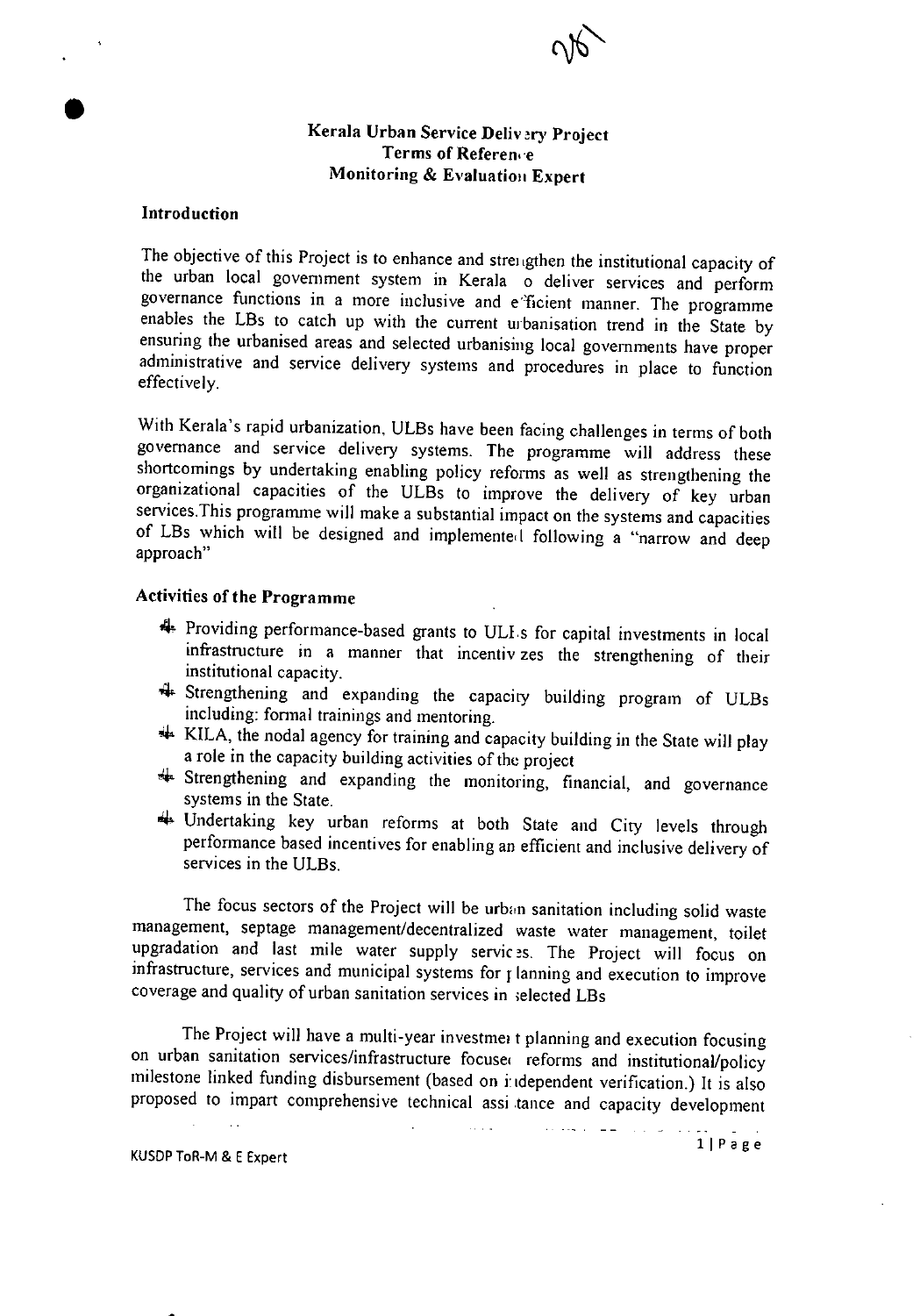

support for long term sanitation investment planning, execution, community engagement, JEC and municipal systems strengthening. **Geographical Coverage** 

# The Project will cover 84 municipalities (all ULBs excluding municipal corporations and Amrut Municipalities).

# **Objectives of engaging Monitoring & Evaluation Specialist**

# **Roles and Responsibilities**

The tasks of the specialist will include

- To provide support to the Project Management Unit (PMU) with an independentmonitoring and feedback mechanism and produce reports on the status of achievementof the primary goals and objectives of the Project, and or recommend ways to modify the design and implementation to meet the same.
- b) Review existing M&E systems, tools and indicators in use by the State Government.
- Establish the M&E system and strategy, including design, data-collection formats, datacollection, data-analysis, and rej orting format and systems.
- Design and set up databases as appropriate :0 meet the needs of M&E of the Project
- Develop a database for the project performa ice indicators, collect appropriate data from the sources, and maintain the dat base and prepare reports to meet the reporting requirements of the Project;
- Track and analyze progress towards agreed activities, results, and outputs of each of the Project components in line with the monitoring framework
- Flag potential risks or challenges emerging from monitoring information
- She/he will review all ToRs submitted by Municipalities / Agencies for carrying out various M&E activities as designed in the project in consultation with the Deputy Project Director / Project Director.
- Review all survey reports, results against agreed indicators including utilization of funds,adherence to environment and social safeguards, community response, prevailing socioeconomicconditions of the beneficiaries, etc. and carryout random audits of the results and report the same to the Deputy Project Director / Project Director.
- j) Review the progress of implementation of the activities agreed to in each component bythe LSGs and evaluate/assess the impact of the interventions and recommend actions tobe taken for improvement if any required by any specific LSG or others, etc. to facilitatebetter delivery of services by LSGs;
- k) Analyze the positive and negative imparts of the project interventions (includingrehabilitation & resettlement if any) initiated by the State and other agencies engaged inimplementation of the project activities;
- I) To bring transparency to the systems initiated in the project and document the same.

KUSDP ToR-M & E Expert

a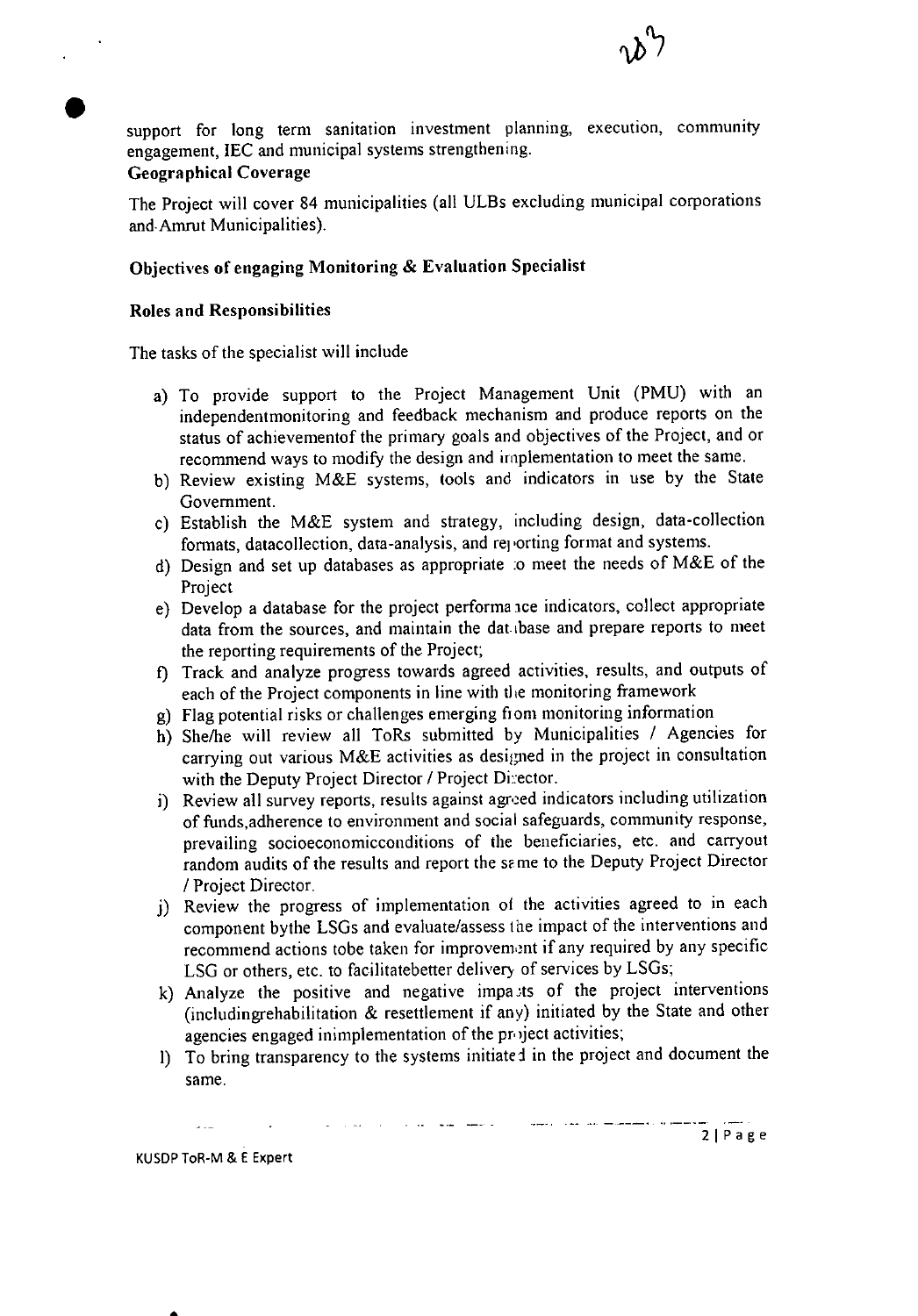

- Assessment of the level of awareness, concerns, attitudes and acceptance of peopletowards the interventions planned by the state in this project
- n) Train relevant PMU / PIU Staff in data collection procedures as required during project implementation
- o) Prepare the base map (use GIS map) of all the assets (geo-reference) of the Municipalities. It can be layered with infoi mation such as, land area of the asset, number of households benefitting, year of completion, cost incurred, contractor name, source of funding, etc. During the *5* year perspective plan and annual plan, this information will be available online via the MIS. Once the information from the plan for proposed investment is entered, then the next level of information on progress can be further uploaded via mobile app, etc.
- p) Support systems development that links all municipalities to the state level system so that data is uploaded on-line from ihe field.
- g) GRM system both via Toll free number and web-based need to be linked to the MIS system.
- r) The M&E system should also include indicators on labour laws to track compliance.
- s) Monthly progress report containing the 1st of activities planned for the reporting period, progress towards the target md the result of targeted activities shall be furnished to DPD/PD on a monthly  $t$  asis.
- Any other tasks assigned by the Deputy Project Director / Project Director from time to time for the efficient and smooth implementation of the Project.

# **Duration of Project**

5 years

# **Qualification and Experience**

The Expert should have a Masters degree in Statistics / Economics / Finance / Management or relevant field.

- > MinimumlO years working experience in financial/institutional monitoring and evaluation of institutional development projects.
- > Work experience with World Bank / ADB funded projects is desirable
- $\triangleright$  Strong foundation in statistical analysis
- > Experience in conducting and managing monitoring and evaluation activities
- > Proven experience in designing questionnaires and other data collection formats
- $\triangleright$  Experience in setting up computerized datable ses

 $\sim$   $\sim$ 

- $\triangleright$  IT skills including use of MS office especially Excel for setting up databases and conducting analysis.
- ) Analysis of socio-economic issues and relate I policy matters.
- > Excellent written and oral communication sk Ils in English& Malayalam.
- $\triangleright$  Ability to work efficiently and effectively in unultidisciplinary team.

KUSDP ToR-M & E Expert

3 | Page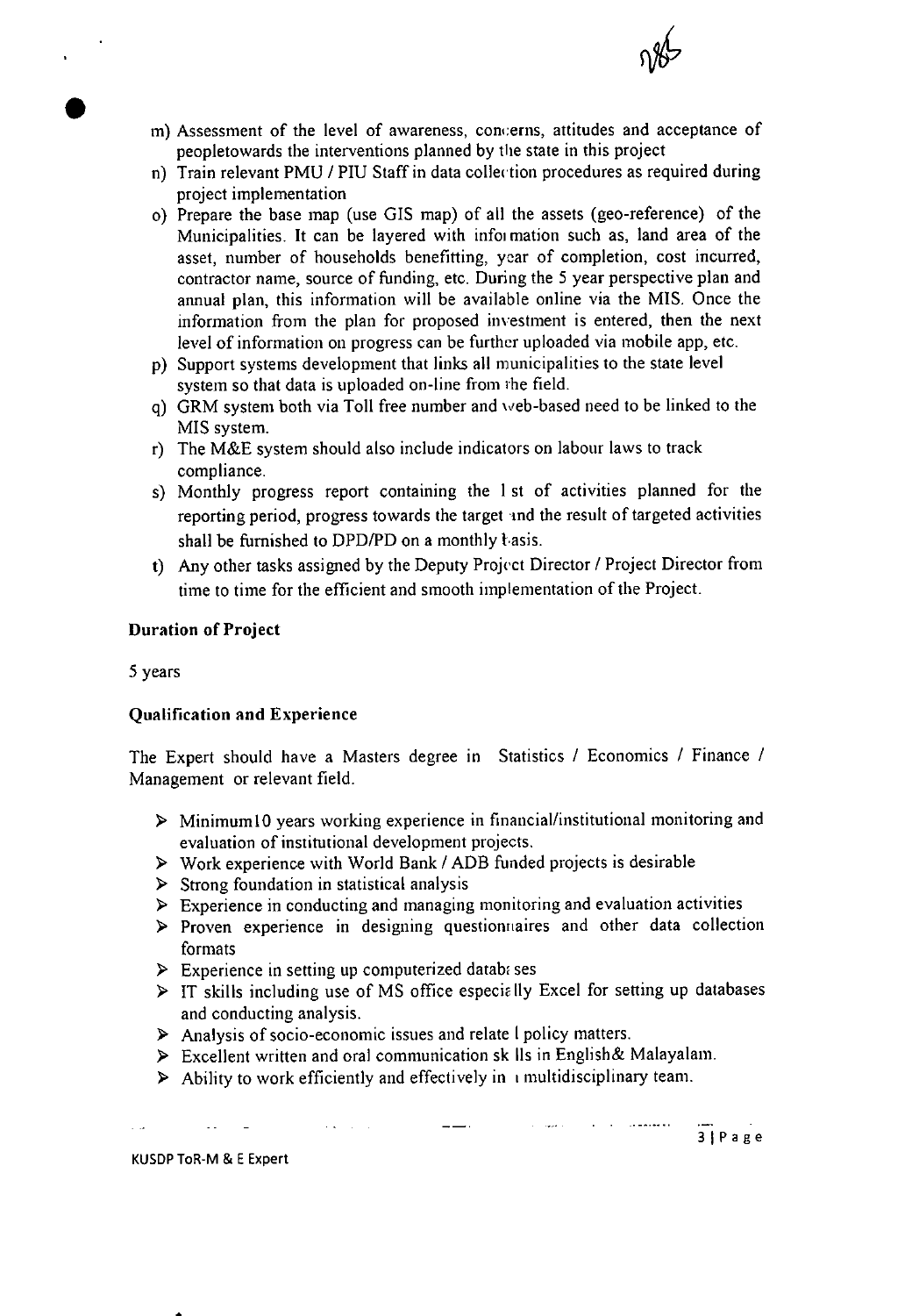# **Duty Headquarters**

The duty headquarters of the Monitoring & Evaluation Expert will be at Project Management Unit, Thiruvananthapuram. The Expert will be required to travel frequently within and outside the State for project purposes.

#### **Duration:**

Appointment to the post will be on contract basis initially for a period of one year and likely to be extended based on the performance. Engagement of Monitoring & Evaluation Expert will be on full time basis.

#### Reporting arrangements

The Monitoring &Evaluation Expert will report to the Deputy Project Director *<sup>I</sup>* Project Director KUSDP.

\*\* \*\* \* \*\* \* \*\* \* \*

للمتمام وللرابط والرواوي

 $\frac{1}{2}$ 

à.

المناصب المتناسي الرودية

 $\sim$ 

 $\sim$   $\sim$   $\sim$ 

 $\sim$   $\sim$ 

188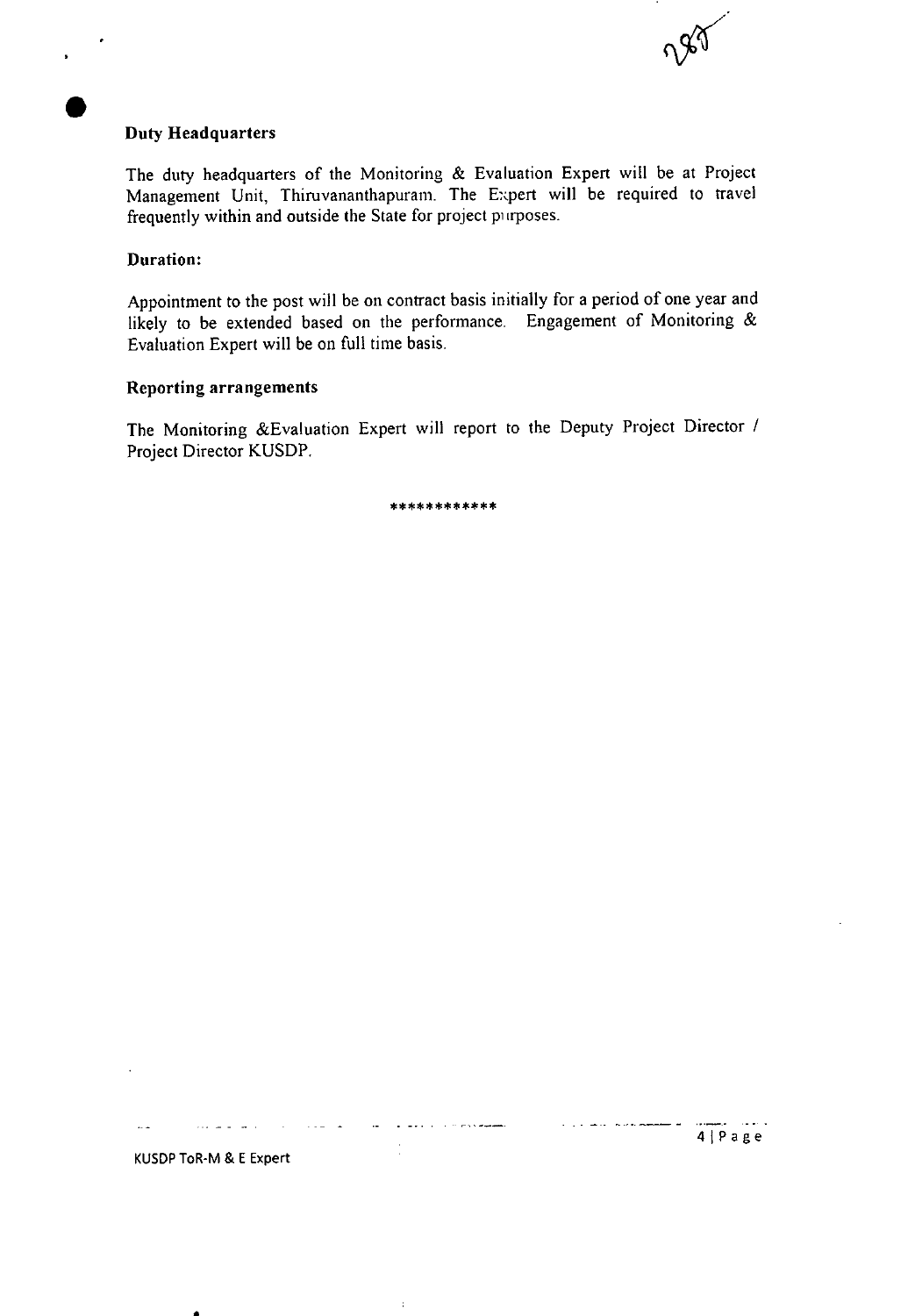

# **Kerala Urban Service Delivery Project Terms of Reference JEC EXPERT**

# **Introduction**

The objective of this Project is to enhance and strengthen the institutional capacity of the urban local government system in Kerala to deliver services and perform governance functions in a more inclusive and efficient manner. The programme enables the LBs to catch up with the current urbanisation trend in the State by ensuring the urbanised areas and selected urbanising local governments have proper administrative and service delivery systems and procedures in place to function effectively.

With Kerala's rapid urbanization, ULBs have been facing challenges in terms of both governance and service delivery systems. The programme will address these shortcomings by undertaking enabling policy reforms as well as strengthening the organizational capacities of the ULBs to improve the delivery of key urban services. This programme will make a substantial impact on the systems and capacities of LBs which will be designed and implemented following i "narrow and deep approach"

#### **Activities of the Programme**

- 4. Providing performance-based grants to ULI s for capital investments in local infrastructure in a manner that incentiv zes the strengthening of their institutional capacity.
- 4 Strengthening and expanding the capaci ;y building program of ULBs including: formal trainings and mentoring.
- 4 KILA, the nodal agency for training and capacity building in the State will play a role in the capacity building activities of the project
- 4 Strengthening and expanding the monitoring, financial, and governance systems in the State.
- 4 Undertaking key urban reforms at both State and City levels through performance based incentives for enabling an efficient and inclusive delivery of services in the ULBs.

The focus sectors of the Project will be urban sanitation including solid waste management, septage management/decentralized waste water management, toilet upgradation and last mile water supply services. The Project will focus on infrastructure, services and municipal systems for planning and execution to improve coverage and quality of urban sanitation services in ;elected LBs

The Project will have a multi-year investmer t planning and execution focusing on urban sanitation services/infrastructure focuse. reforms and institutional/policy milestone linked funding disbursement (based on independent verification.) It is also proposed to impart comprehensive technical assi.tance and capacity development

ii P a g e

KUSDP-ToR-Communication Expert

 $\bullet$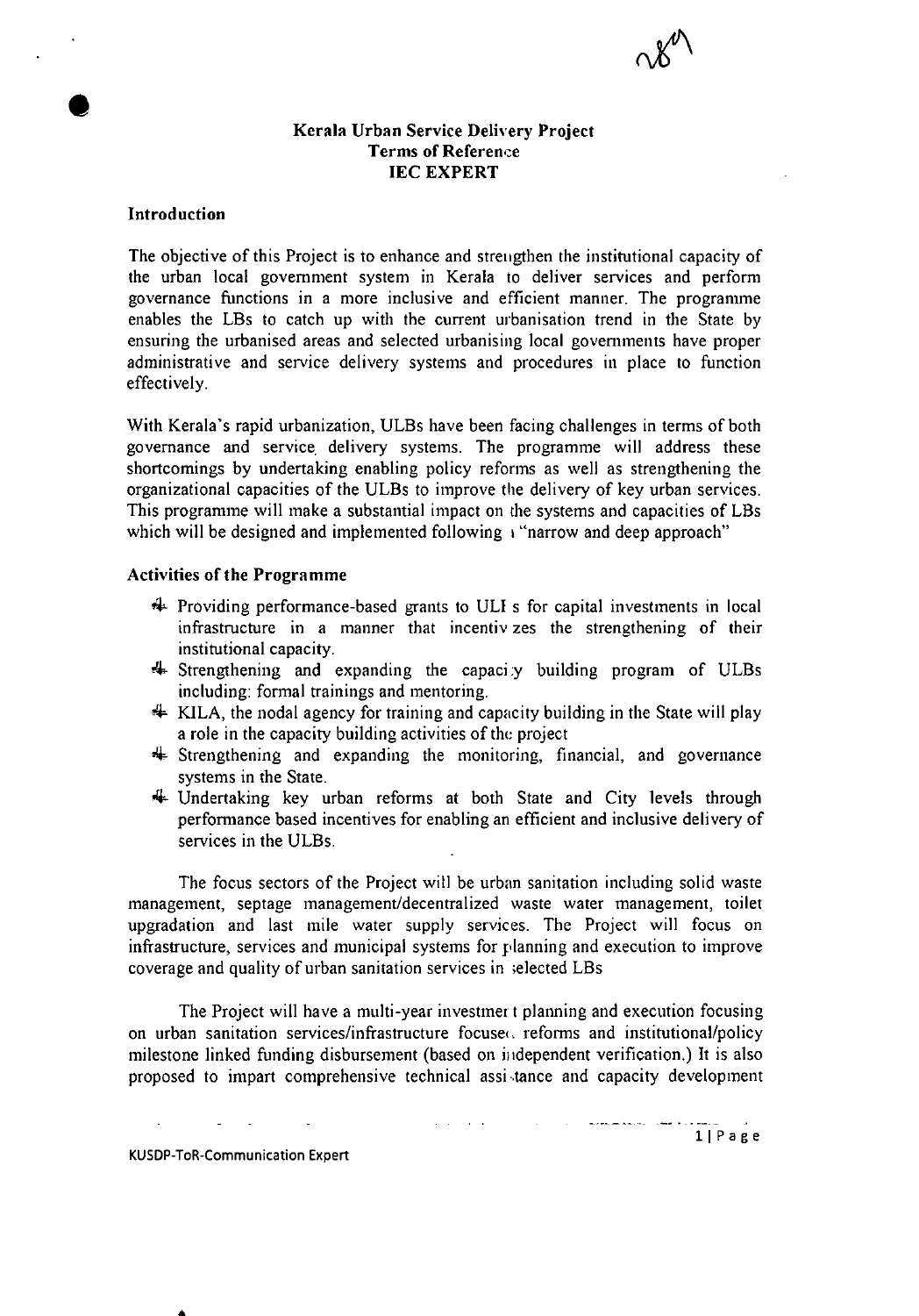

support for long term sanitation investment *planning*, execution, community engagement, IEC and municipal systems strengthening.

# Geographical Coverage

The Project will cover 84 municipalities (all ULBs excluding municipal corporations and Amrut Municipalities).

# **Objectives of** engaging Communication Specialisi

Roles and Responsibilities

The target audience includes participating ULBs and allied departments in GoK and Gol.

- Carry out communication need assessment for different stakeholder groups.
- Develop communication strategy to establish a systematic approach to stakeholderengagement. This includes identification of stakeholders, assess their interest andto enable stakeholders'view; to be taken into account inproject designand promotes participation of all the st ikeholders in the project.
- Develop and standardise appropriate informa ion for disclosure and dissemination required under the Right To Information Act for suo-motto disclosure
- d. Develop and standardise messages on each o the component for disseminating information to facilitate participation of bene "iciaries that is required beyond the law.
- Map the stakeholders to develop appropriate IEC material that for different stakeholder groups.Develop IEC material based on the need assessment and ensure that, it reaches all the stake holders through different communication channels.
- Support the production of user-friendly and high quality Information, Education and Communication (IEC) material (such as handouts, posters, brochures, video documentary films and photo documentation, success stories booklet etc.) in Malayalam and English for communication of the project activities to the public and stake holders.
- Develop formats for and systems for citizen feedback to report back to the stakeholder and its documentation.
- h. Document good practices as part of knowled; e management and dissemination project progress reports.
- Prepare monthly newsletters both in English md Malayalam on project progress and forth coming activities
- j. Prepare regular press/media releases to ensur : high visibility of the project;
- k. Prepare regular information e-bulletins on the project (Malayalam and English versions) and ensure wide dissemination

 $\sim$   $-$ 

2 | Page

I. Represent the project in meetingsand deliver )resentations on behalf of the project.

 $\mathbb{Z}^2$  .

 $\mathcal{L}(\mathcal{L})=\mathcal{L}(\mathcal{L})$ 

KUSDP-T0R-Communication Expert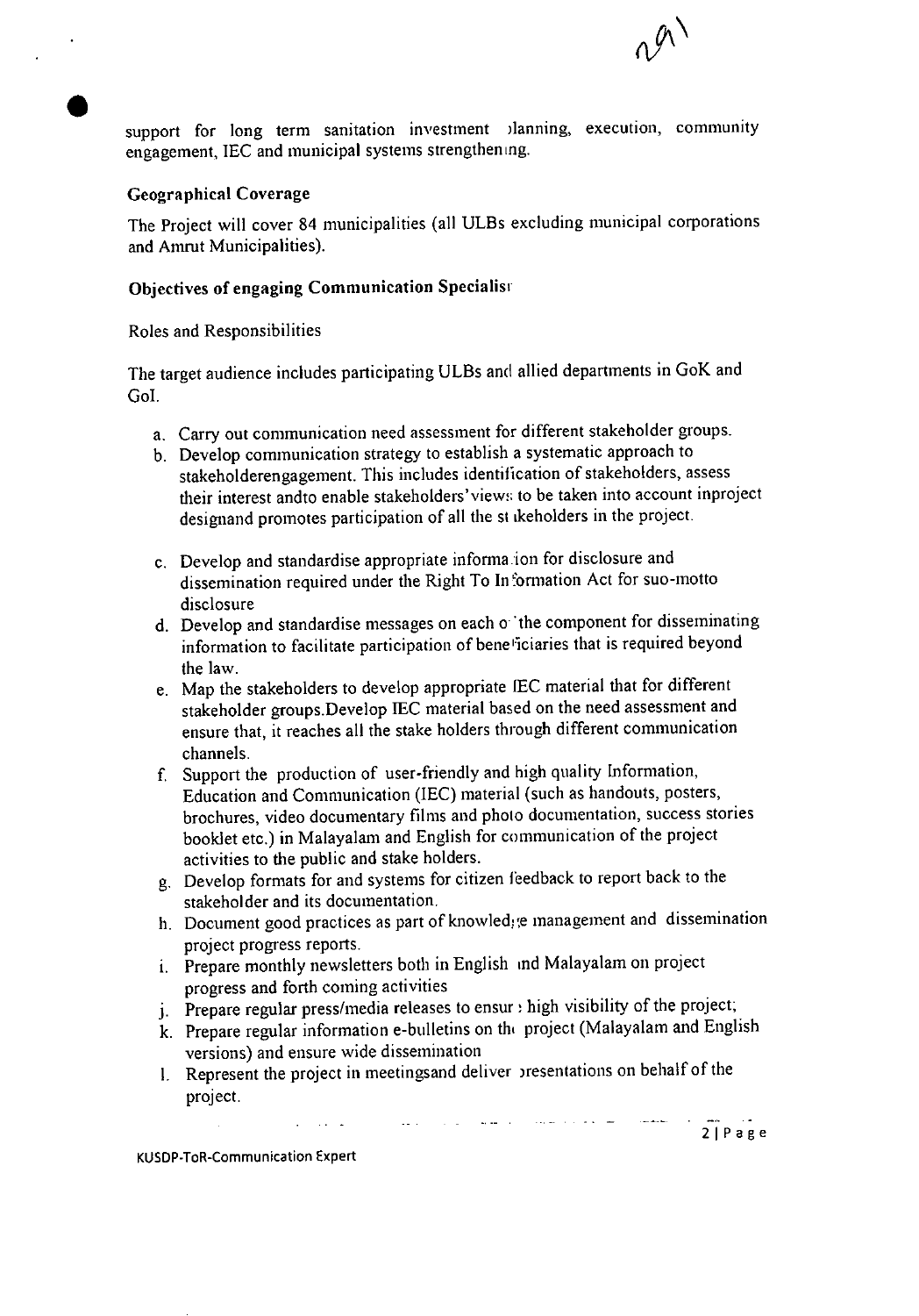

m. Undertake any other activities as assigned by the Project Director / Deputy Project Director from time to time

#### **Duration of Project**

5 years

# Qualification

The Specialist must have a minimum of Masters De gree in Mass Communication, Journalism, Public Relations from a reputed University.

#### **Experience**

- > Minimum 5 years of relevant professional experience in communication and media relations in reputed government or private either national or international.
- > Relevant experience in external aided projects such as ADB, World Bank and other external aided projects will be an added advantage., and also experience in working with stakeholders (especially civil society organizations) and international organizations will be preferred.
- > Ability to draft clearly and concisely, ideas and concepts in written and oral form; specific skills in writing press releases and articles/stories for print and electronic media.
- > Excellent IT / computer skills including MS Office (Word, Excel, Power point, page maker etc)
- > Excellent written and oral communication skills in English& Malayalam.
- ) Ability to work efficiently and effectively in a multidisciplinary team.

#### Duty **Headquarters**

The duty headquarters of the Communication Specialist will be at Project Management Unit, Thiruvananthapuram. He / She v ill be required to travel frequently within and outside the State for project purposes.

#### **Duration:**

Appointment to the post will be on contract basis in tially for a period of one year and likely to be extended based on the performance. Engagement of Communication Specialist will be on full time basis.

# Reporting arrangements

The Communications Specialist will report to the Deputy Project Director / Project Director, KUSDP.

 $\mathcal{L}^{\pm}$  ,  $\mathcal{L}$ 

 $\mathbf{L}(\mathbf{L}^{\text{max}})$ 

3Page

KUSDP-ToR-Communication Expert

 $\mathbb{Z}^2$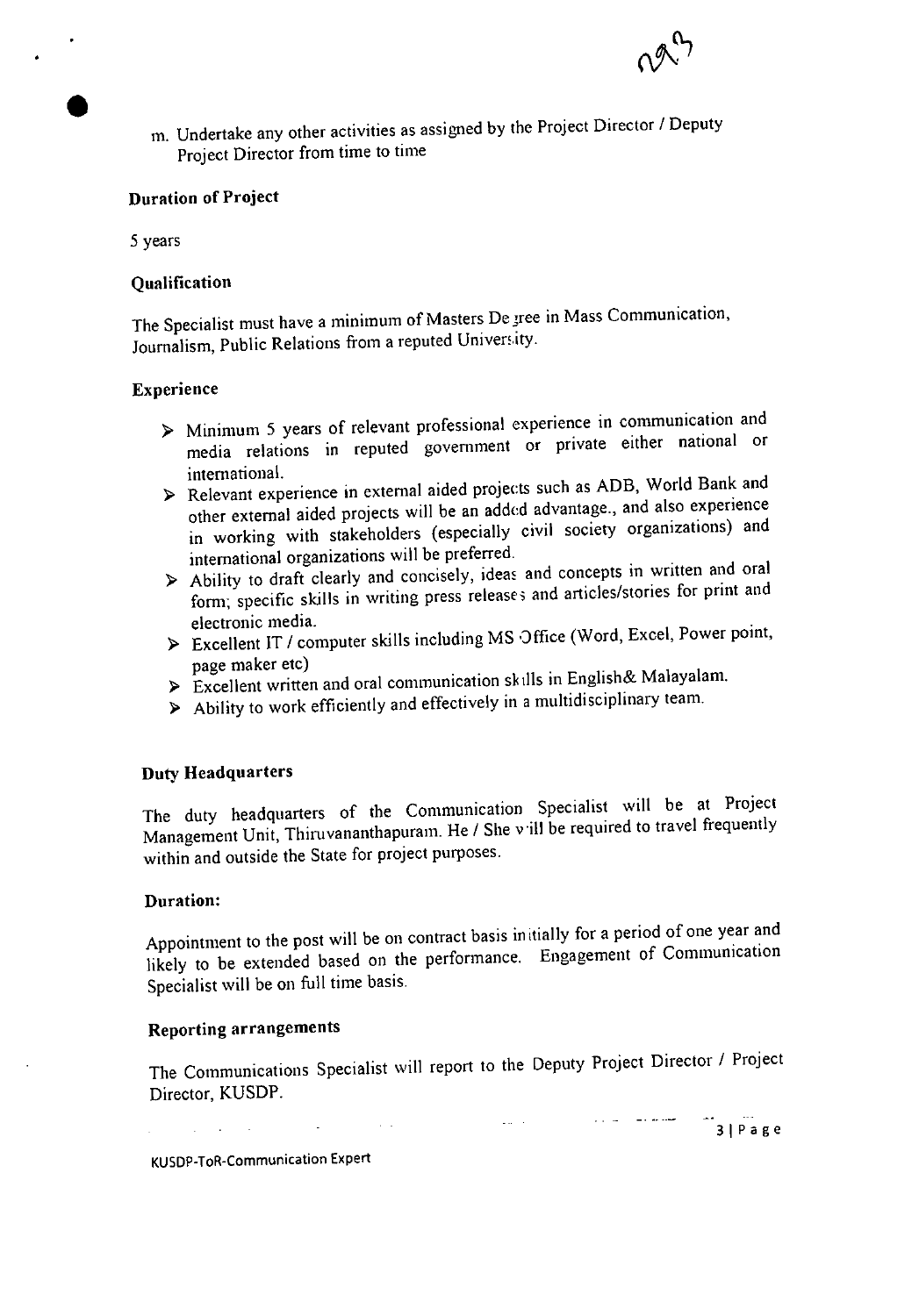

# Kerala Urban Service Delivery Project Terms of Reference FINANCE ASSISTANT

#### **Introduction**

The objective of this Project is to enhance and streigthen the institutional capacity of the urban local government system in Kerala to deliver services and perform governance functions in a more inclusive and efficient manner. The programme enables the LBs to catch up with the current urbanisation trend in the State by ensuring the urbanised areas and selected urbanising local governments have proper administrative and service delivery systems and procedures in place to function effectively.

With Kerala's rapid urbanization, ULBs have been facing challenges in terms of both governance and service delivery systems. The programme will address these shortcomings by undertaking enabling policy refccms as well as strengthening the organizational capacities of the ULBs to impr ve the delivery of key urban services. This programme will make a substantial impact on the systems and capacities of LBs which will be designed and implementel following a "narrow and deep approach"

#### **Activities of the Programme**

- 4 Providing performance-based grants to ULIs for capital investments in local infrastructure in a manner that incentiv zes the strengthening of their institutional capacity.
- 4 Strengthening and expanding the capacicy building program of ULBs including: formal trainings and mentoring.
- 4 KILA, the nodal agency for training and capacity building in the State will play a role in the capacity building activities of the project
- 4 Strengthening and expanding the monitoring, financial, and governance systems in the State.
- 4 Undertaking key urban refonris at both State and City levels through performance based incentives for enabling an efficient and inclusive delivery of services in the ULBs.

The focus sectors of the Project will be urban sanitation including solid waste management, septage management/decentralized waste water management, toilet upgradation and last mile water supply services. The Project will focus on infrastructure, services and municipal systems for planning and execution to improve coverage and quality of urban sanitation services in ;elected LBs

The Project will have a multi-year investment planning and execution focusing on urban sanitation services/infrastructure focused reforms and institutional/policy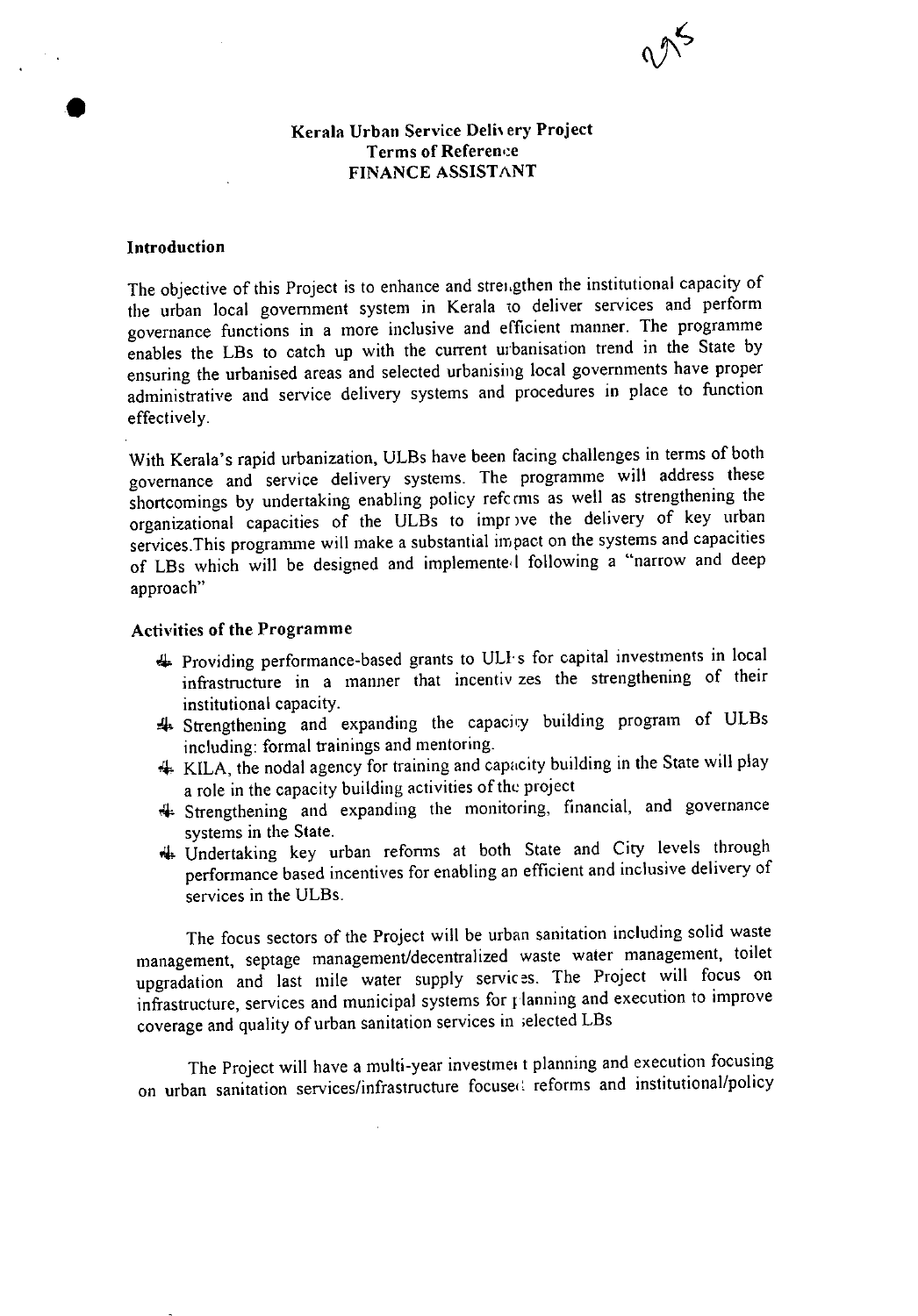

milestone linked thnding disbursement (based on independent verification.) It is also proposed to impart comprehensive technical assistance and capacity development support for long term sanitation investment planning, execution, community engagement, IEC and municipal systems strengthening.

# **Geographical Coverage**

The Project will cover 84 municipalities (all ULBs excluding municipal corporations and Amrut Municipalities).

# **Objectives of engaging Technical Officer**

# **Roles and Responsibilities**

- $\checkmark$  Assist in installing appropriate financial and management accounting systems and procedures to aid EAs in managing projects funds, maintaining accounts, and submitting timely and reliable financial reports.
- $\checkmark$  Assist in designing, developing, and installing a computerized accounting system or assisting in selection of the off-the-shelf accounting software for PMU.
- 1 PMU.<br>■ Assist in reviewing project financial statements/audit reports and follow up with EAs for submission of expenditure statements/details for preparation of Assist in reviewing project financial statements/audit reports and follow up<br>with EAs for submission of expenditure statements/details for preparation of<br>SoEs and submission to World Bank.<br>Assist in adequately forecasting
- SoEs and submission to World Bank.<br>
Y Assist in adequately forecasting funding requirement, as well as prioritizing expenditure in coordination with LAs to facilitate submission of Interim Unaudited Financial Reports (IUFR) to World Bank for replenishment of project funds and work on an arrangement for their efficient utilization with an appropriate reporting mechanism.

Any other work as directed by the Project Director and Finance Management Specialist/officer or other senior officers engaged in the project

#### **Duration of Project**

5 years

#### **Qualification**

Degree in Accounts or relevant field and have a minimum of 5 years working experience with financial/accounts management. Working experience for financial management of World Bank or ADB projects would be of comparative advantage.

#### **Duty Headquarters**

a

The duty headquarters of the Finance Assistant will be at Project Management Unit, Thiruvananthapuram. The Officer will be required to travel frequently within and outside the State for project purposes.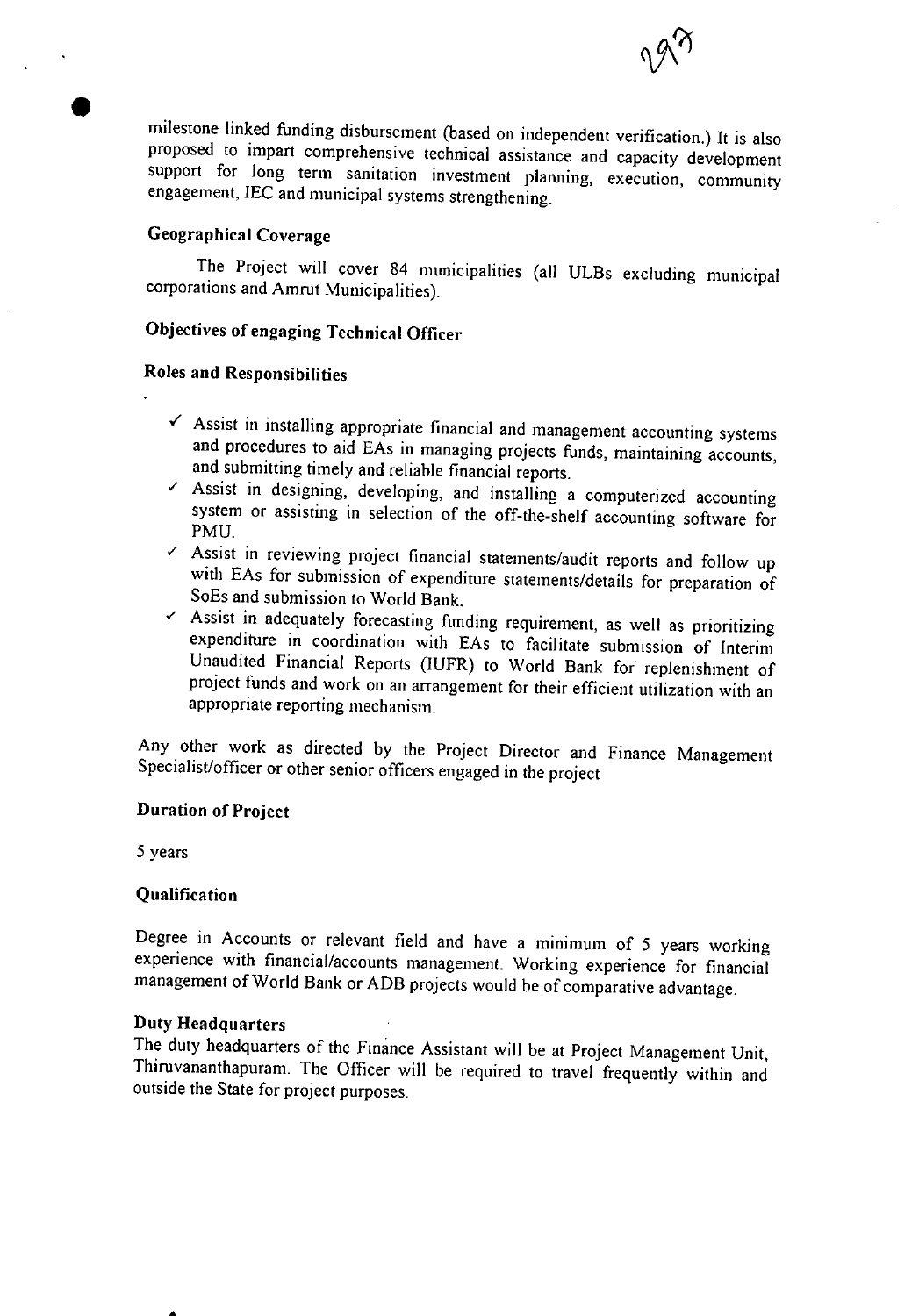

 $\ddot{\phantom{a}}$ 

# **Duration:**

 $\sim$ 

Appointment to the post will be on contract basis initially for a period of one year and likely to be extended based on the perfonnance. Engagement of Finance Assistant will be on full time basis.

# **Reporting arrangements**

The Finance Assistant will report to the Deputy Project Director / Project Director through the Finance Management Specialist.

 $\mathcal{L}$ 

 $\bar{a}$ 

 $\alpha$  $\mathcal{A}^{\mathrm{max}}$ 

 $\mathbf{H}^{\mathrm{max}}$  $\hat{A}$ 

 $\bar{z}$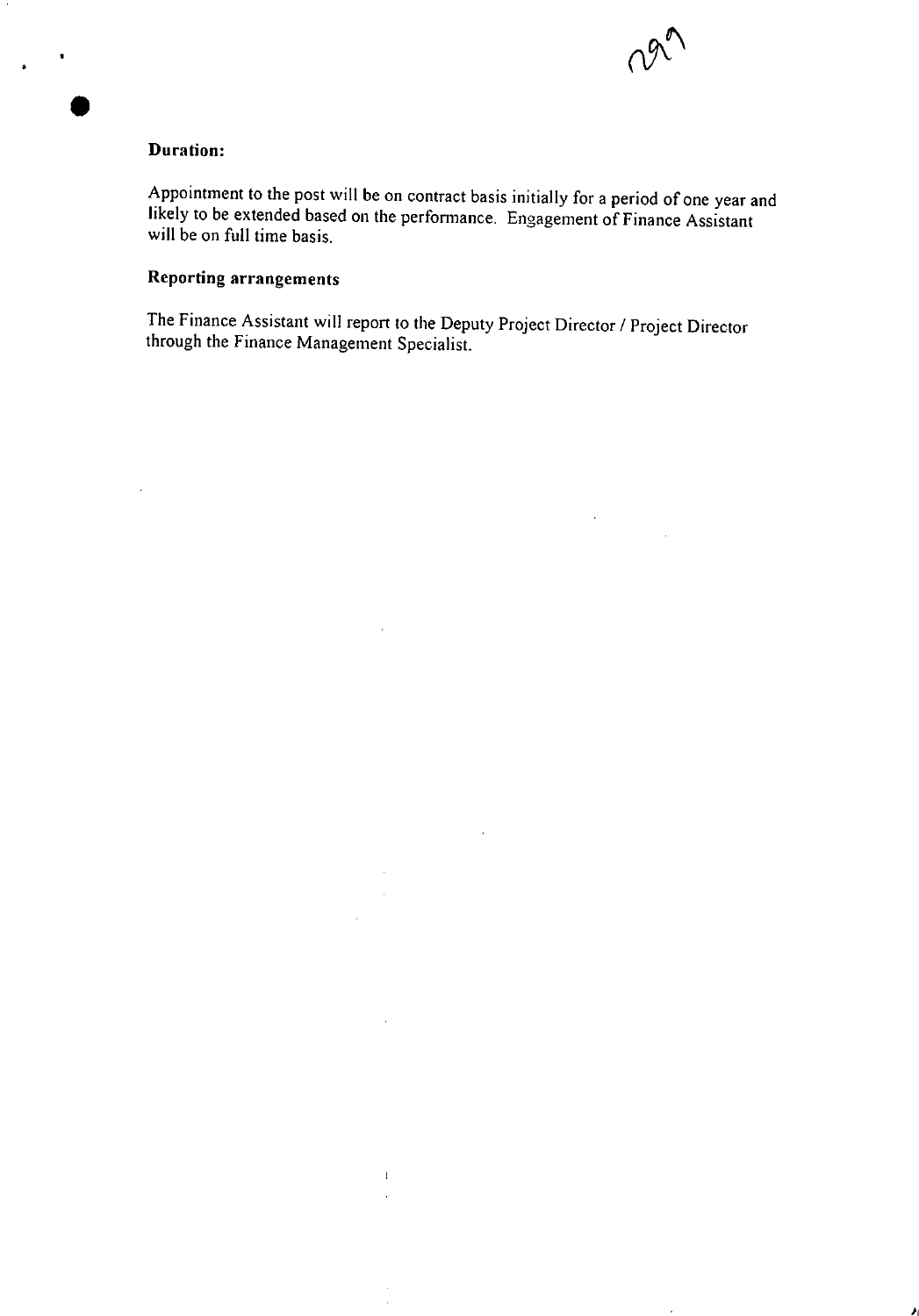#### **0 Kerala Urban Service Delivery Project Terms of Reference DATA ENTRY OPERATOR CUM MULITITASK PERSON**

#### Introduction

—a

The objective of this Project is to enhance and strengthen the institutional capacity of the urban local government system in Kerala to deliver services and perform governance functions in a more inclusive and efficient manner. The programme enables the LBs to catch up with the current urbanisation trend in the State by ensuring the urbanised areas and selected urbanising local governments have proper administrative and service delivery systems and procedures in place to function effectively.

With Kerala's rapid urbanization. ULBs have been facing challenges in terms of both governance and service delivery systems. The programme will address these shortcomings by undertaking enabling policy reforms as well as strengthening the organizational capacities of the ULBs to improve the delivery of key urban services. This programme will make a substantial impact on the systems and capacities of LBs which will be designed and implemented following a "narrow and deep approach"

#### **Activities of** the Programme

- 4 Providing performance-based grants to ULBs for capital investments in local infrastructure in a manner that incentivizes the strengthening of their institutional capacity.
- 4 Strengthening and expanding the capacity building program of ULBs including: formal trainings and mentoring.
- $\star$  KILA, the nodal agency for training and capacity building in the State will play a role in the capacity building activities of the project
- $\triangleq$  Strengthening and expanding the monitoring, financial, and governance systems in the State.
- 4 Undertaking key urban reforms at both State and City levels through performance based incentives for enabling an efficient and inclusive delivery of services in the ULBs.

The focus sectors of the Project will be urban sanitation including solid waste management, septage management/decentralized waste water management, toilet upgradation and last mile water supply services. The Project will focus on infrastructure, services and municipal systems for planning and execution to improve coverage and quality of urban sanitation services in selected LBs

The Project will have a multi-year investment planning and execution focusing on urban sanitation services/infrastructure focused reforms and institutional/policy milestone linked funding disbursement (based on independent verification.) It is also proposed to impart comprehensive technical assistance and capacity development support for long term sanitation investment planning, execution, community engagement, IEC and municipal systems strengthening.

#### Geographical Coverage

The Project will cover all 87 municipalities

KUSDP-ToR-DEO cum Multitask person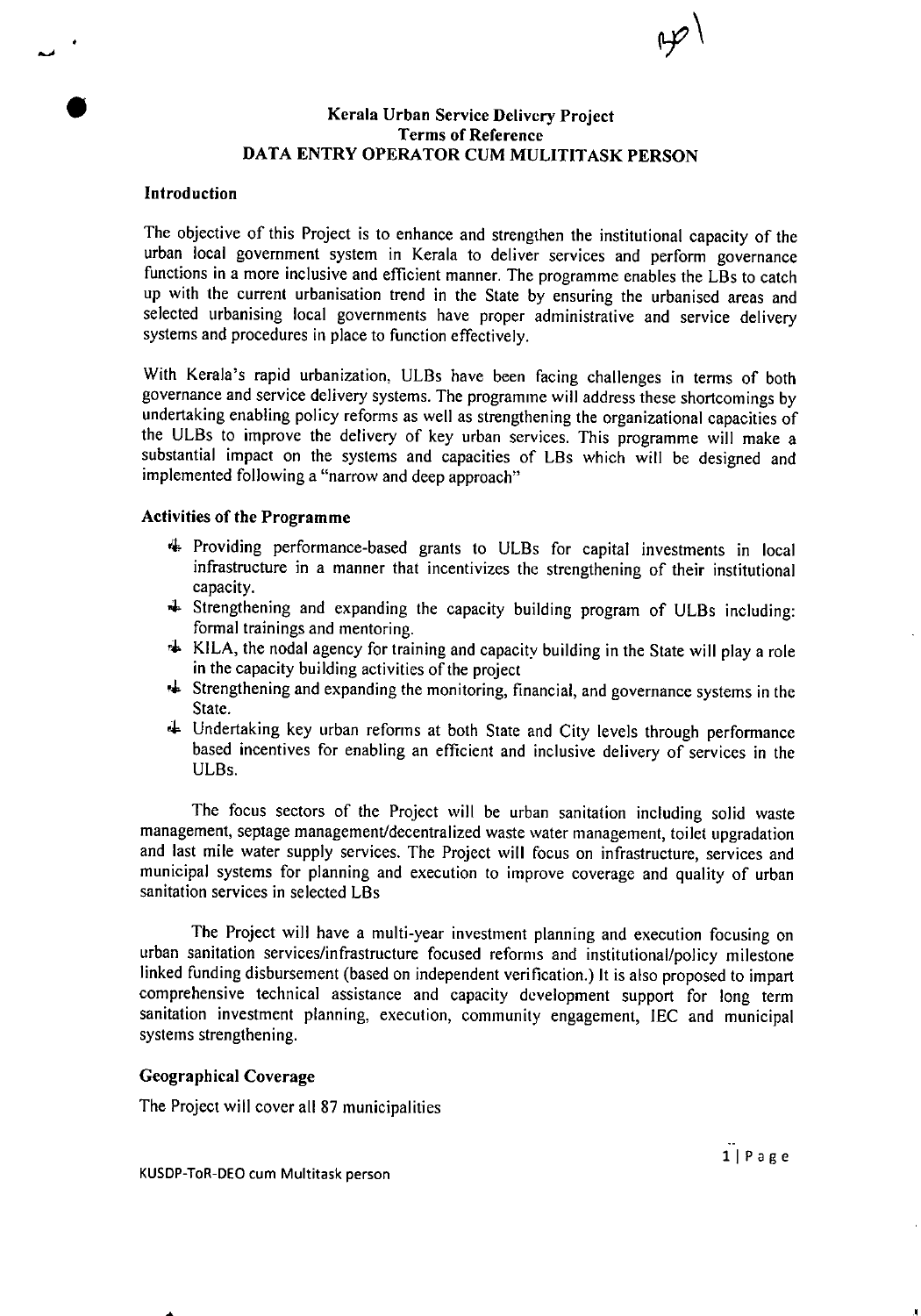# **Objectives of engaging Data Entry Operator cum Multitask person**<br>
Roles and Responsibilities<br>
V Clerical works in addition to data entry works<br>
V Prepare minutes of monthly review meetings of the Project and subm

Roles and Responsibilities

 $\bullet$ 

- 
- Prepare minutes of monthly review meetings of the Project and submit it to Deputy Project Director for approval.
- $\mathcal{L}$ Assist Accounts section of KUSDP in preparing Statement of Expenses (SoEs) for claiming reimbursement from World Bank<br>  $\checkmark$  Liaison works in Secretariat and allied departments, File for<br>  $\checkmark$  Drafting proceedings/office orders.<br>
Assist Superior officers in organising events /monthly revie<br>  $\checkmark$  Attend to reimbursement from World Bank
- " Liaison works in Secretariat and allied departments, File follow up in Government Secretariat
- Drafting proceedings/office orders.
- Assist Superior officers in organising events /monthly review meetings of the Project  $\checkmark$  Attend to works performed by Office Attendant if required
- 
- $\checkmark$  Undertake any other activities as assigned by the Project Director / Deputy Project Director from time to time

#### **Experience**

The Data Entry Operator cum Multitask person should have:

5 years of working experience in relevant field. He / she should be well versed in MS Word, Excel, PowerPoint, word processing, Tally ete, Fast typing speed and familiarity with online platforms is desirable. Working experience with external aided projects preferably World Bank/ADB would be an added advantage.

#### Qualification

Any Degree from a recognised University. PGDCA /DCA, Typewriting English (higher) and Malayalam (lower)

#### **Duration** of Project

5 years

#### **Duty Headquarters**

The duty headquarters of Data Entry Operator cum Multi task person will be at Project Management Unit, Thiruvananthapuram. He / She will be required to travel frequently within and outside the State for project purposes.

#### **Duration:**

Appointment to the post will be on contract basis initially for a period of one year and likely to be extended based on the performance. Engagement of Data Entry Operator cum Multitask person will be on full time basis.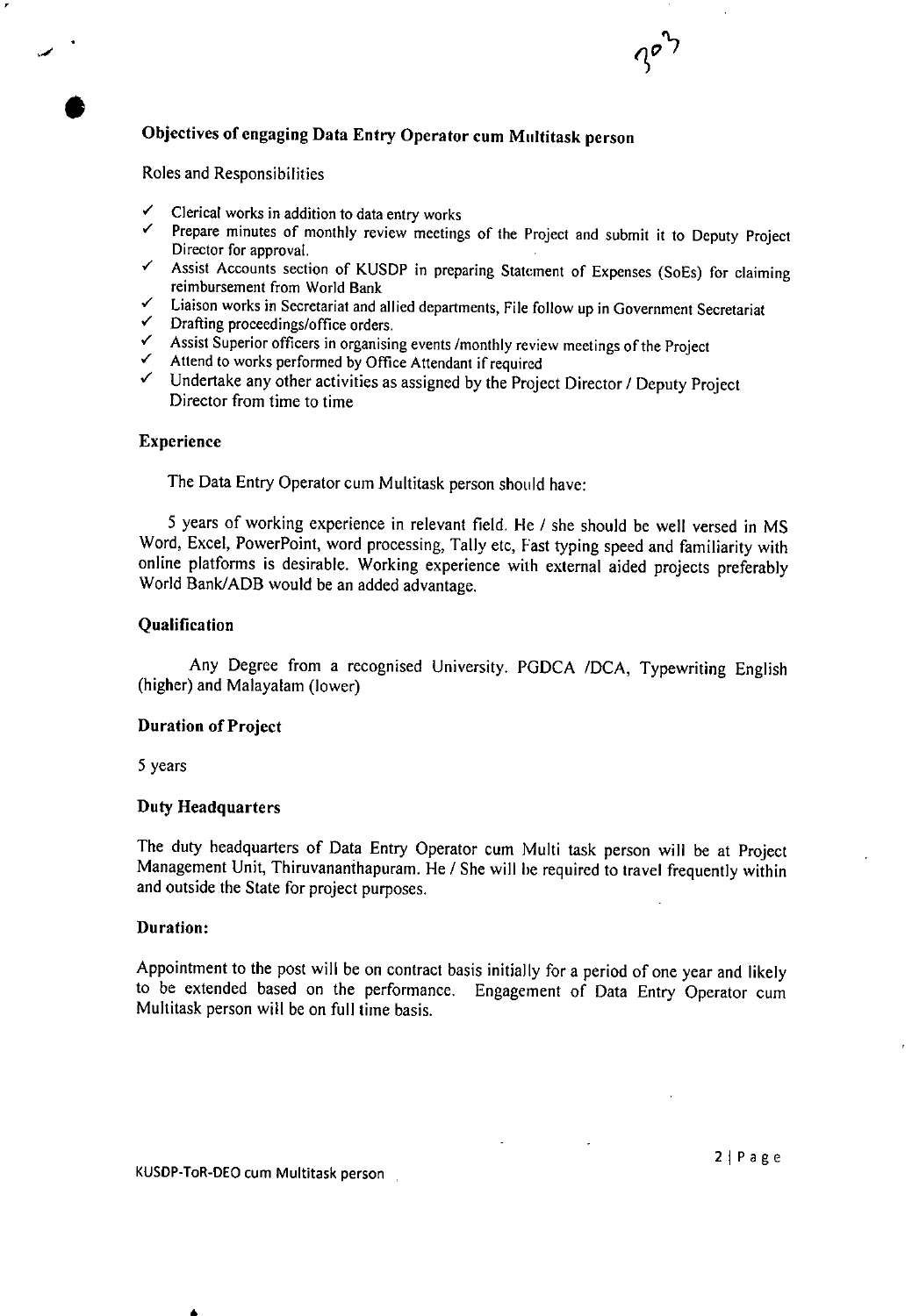

# Kerala Urban **Service Delivery Project Terms** of Reference **VIDEO GRAPHICS EXPERT**

#### **Introduction**

The objective of this Project is to enhance and strengthen the institutional capacity of the urban local government system in Kerala to deliver services and perform governance functions in a more inclusive and efficient manner. The programme enables the LBs to catch up with the current urbanisation trend in the State by ensuring the urbanised areas and selected urbanising local governments have proper administrative and service delivery systems and procedures in place to function effectively.

With Kerala's rapid urbanization, ULBs have been facing challenges in terms of both governance and service delivery systems. The programme will address these shortcomings by undertaking enabling policy reforms as well as strengthening the organizational capacities of the ULBs to improve the delivery of key urban services.This programme will make a substantial impact on the systems and capacities of LBs which will be designed and implemented following a "narrow and deep approach"

#### **Activities of the Programme**

- 4 Providing performance-based grants to ULBs for capital investments in local infrastructure in a manner that incentivizes the strengthening of their institutional capacity.
- 4 Strengthening and expanding the capacity building program of ULBs including: formal trainings and mentoring.
- 4 KILA, the nodal agency for training and capacity building in the State will play a role in the capacity building activities of the project
- 4 Strengthening and expanding the monitoring, financial, and governance systems in the State.
- 4 Undertaking key urban reforms at both State and City levels through performance based incentives for enabling an efficient and inclusive delivery of services in the ULBs.

The focus sectors of the Project will be urban sanitation including solid waste management, septage management/decentralized waste water management, toilet upgradation and last mile water supply services. The Project will focus on infrastructure, services and municipal systems for planning and execution to improve coverage and quality of urban sanitation services in selected LBs

The Project will have a multi-year investment planning and execution focusing on urban sanitation services/infrastructure focused reforms and institutional/policy milestone linked funding disbursement (based on independent verification.) It is also proposed to impart comprehensive technical assistance and capacity development support for long term sanitation investment planning, execution, community engagement, IEC and municipal systems strengthening.

# Geographical Coverage

The Project will cover all 87 municipalities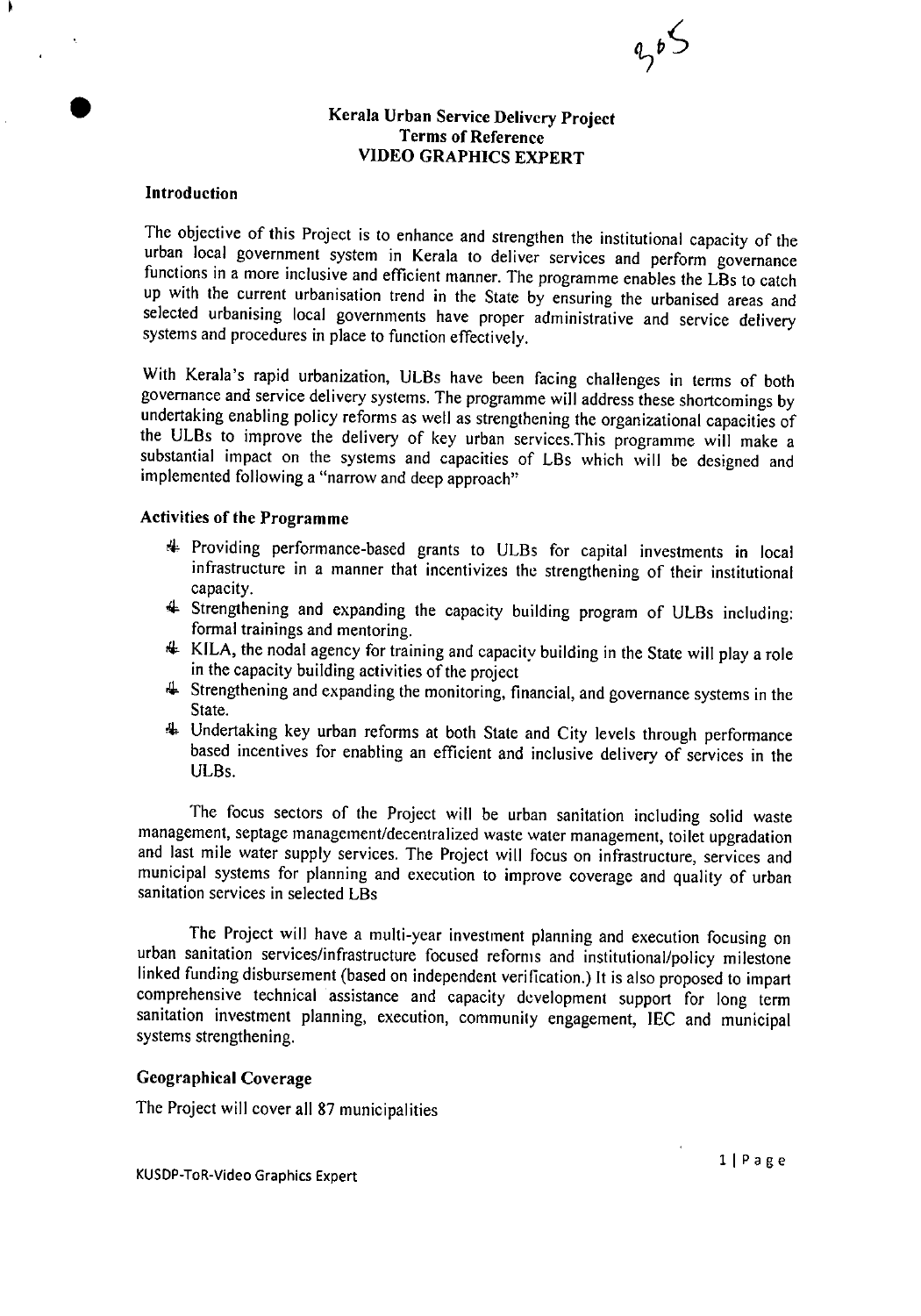# **Objectives** of engaging Video Graphics Expert

Roles and Responsibilities

- $\checkmark$  Produce tutorials, documentaries, hypershort films, design information posters which are in line with international standards of communication
- $\checkmark$  Preparegraphic design materials for disseminating the best practices of Project
- $\checkmark$  Record all the events of the project including workshops, meetingsetc and submit the same to the Deputy Project Director and Project Director.
- $\checkmark$  Frequent visits to Project sites across Kerala are essential for shooting and for interviewing beneficiaries and stakeholders of the Project.
- $\checkmark$  Prepare regular information e-bulletins on the project (Malayalam and English versions) and ensure wide dissemination in consultation with the Communication Expert of the Project
- $\checkmark$  Undertake any other activities as assigned by the Project Director / Deputy Project Director from time to time

Experience

The Expert should have:

- $\checkmark$  3 years of relevant experience in video documentation, graphic design, layout, and publication to be assessed based on the presence of their work that is currently available online.
- $\checkmark$  Strong theoretical and practical background in graphic design, including the use of design software and tools.
- $\checkmark$  Good understanding of new and evolving technologies in digital platforms
- $\checkmark$  An understanding of Social Media dynamics and info dissemination strategies
- $\checkmark$  Excellent photo design and video-making and editing skills
- $\checkmark$  Ability to communicate effectively in English with international organisations
- $\checkmark$  Ability to work in a cross-departmental manner, building consensus with the other experts of the Project.
- $\checkmark$  Experience in designing online learning platforms which are useful for conducting training programmes would be an added advantage.
- **VI** Knowledge of Malayalam would be an added advantage

#### **Qualification**

Degree from a recognised university in Mass Communication/Degreewith 3 years of work experience in relevant field. Degree in graphic design would be an added advantage.

Applicants will have to submit up to 10 links to their past work, currently available on social media, uploaded between a 3 years period roughlyJune 2017 to July 2020. Preference will be given to those who have made awareness-based posters and short tutorial videos.

Based on the quality of work, they will be shortlisted and invited for a task-based interview. They will be given some sample content based on which they will be asked to create posters/short videos.